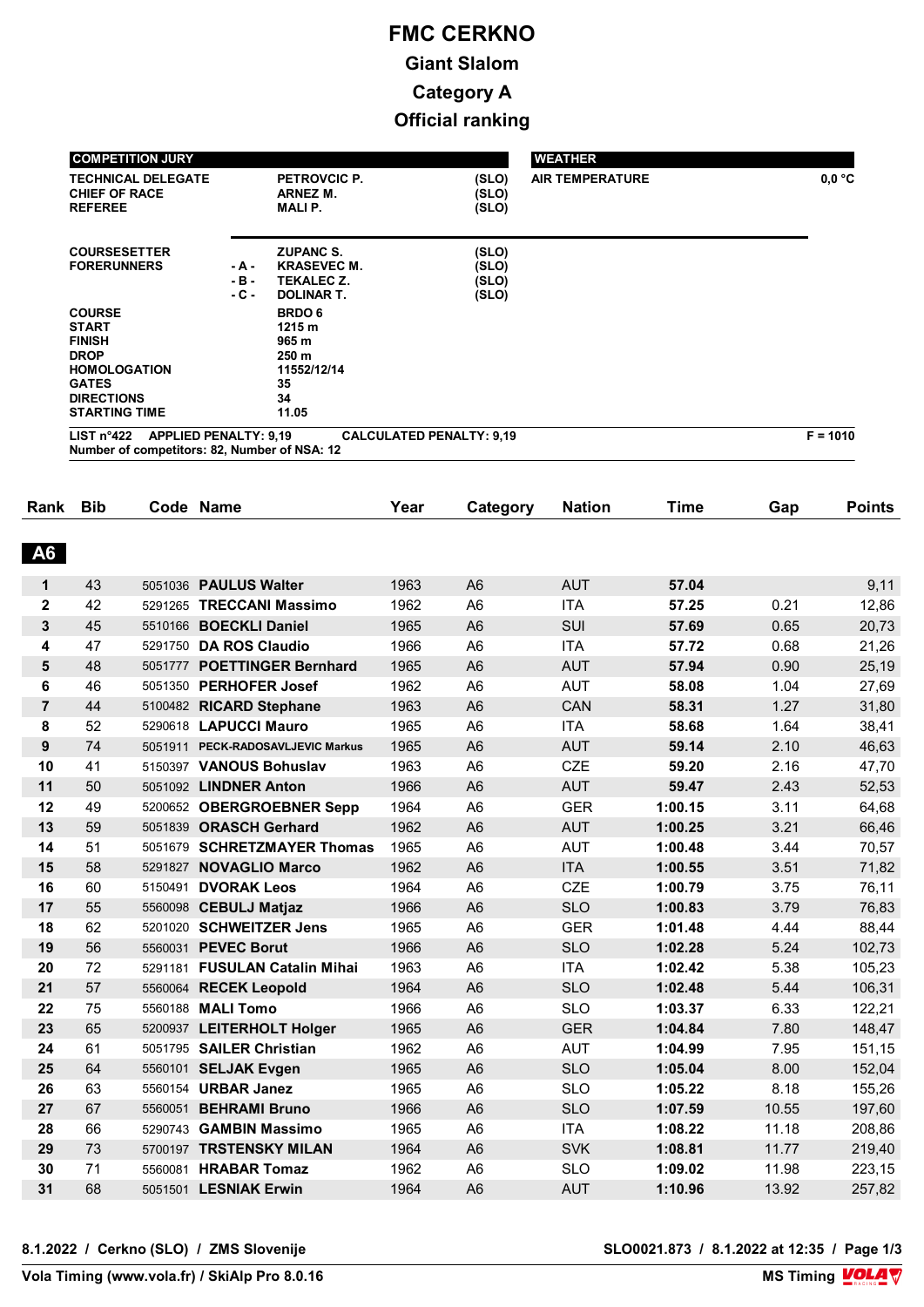| Rank           | <b>Bib</b> |         | Code Name                    | Year | Category       | <b>Nation</b> | Time    | Gap   | <b>Points</b> |
|----------------|------------|---------|------------------------------|------|----------------|---------------|---------|-------|---------------|
|                |            |         |                              |      |                |               |         |       |               |
| A5             |            |         |                              |      |                |               |         |       |               |
| 1              | 77         | 5051402 | <b>GRUENER Alfred</b>        | 1971 | A <sub>5</sub> | <b>AUT</b>    | 56.73   |       | 3,57          |
| $\mathbf{2}$   | 80         | 5051477 | <b>GUGGENBICHLER Juergen</b> | 1970 | A <sub>5</sub> | <b>AUT</b>    | 57.20   | 0.47  | 11,97         |
| 3              | 78         |         | 5051078 WEBERSINKE Ralph     | 1967 | A <sub>5</sub> | <b>AUT</b>    | 57.56   | 0.83  | 18,40         |
| 4              | 76         | 5150292 | <b>HRSTKA Milan</b>          | 1967 | A <sub>5</sub> | <b>CZE</b>    | 58.26   | 1.53  | 30,91         |
| 5              | 82         |         | 5051876 RUESCH Martin        | 1969 | A <sub>5</sub> | <b>AUT</b>    | 1:00.53 | 3.80  | 71,47         |
| 6              | 85         | 5150090 | <b>CUDA Radek</b>            | 1967 | A <sub>5</sub> | <b>CZE</b>    | 1:01.76 | 5.03  | 93,44         |
| $\overline{7}$ | 95         | 5150507 | <b>HORACEK Daniel</b>        | 1967 | A <sub>5</sub> | <b>CZE</b>    | 1:02.30 | 5.57  | 103,09        |
| 7              | 94         | 5430119 | <b>BUCKI PAWEL</b>           | 1968 | A <sub>5</sub> | POL           | 1:02.30 | 5.57  | 103,09        |
| 9              | 90         | 5380060 | <b>BEBEK Mario</b>           | 1970 | A <sub>5</sub> | <b>CRO</b>    | 1:04.70 | 7.97  | 145,97        |
| 10             | 91         | 5380026 | <b>GLAVAC Miroslav</b>       | 1970 | A <sub>5</sub> | <b>CRO</b>    | 1:07.85 | 11.12 | 202,25        |
| 11             | 89         | 5201101 | <b>BRINKMANN Giovanni R.</b> | 1969 | A <sub>5</sub> | <b>GER</b>    | 1:11.02 | 14.29 | 258,89        |
|                |            |         |                              |      |                |               |         |       |               |

#### **A4**

| 1            | 102 |         | 5051438 <b>URL Peter</b> | 1972 | A <sub>4</sub> | <b>AUT</b> | 56.98   |       | 8,04   |
|--------------|-----|---------|--------------------------|------|----------------|------------|---------|-------|--------|
| $\mathbf{2}$ | 98  |         | 5051626 HOELZL Norbert   | 1973 | A4             | <b>AUT</b> | 57.52   | 0.54  | 17,69  |
| 3            | 101 | 5560047 | <b>BRUS Bostian</b>      | 1972 | A <sub>4</sub> | <b>SLO</b> | 57.58   | 0.60  | 18,76  |
| 4            | 96  |         | 5560030 FURLAN Peter     | 1972 | A4             | <b>SLO</b> | 58.52   | 1.54  | 35.55  |
| 5            | 108 |         | 5201003 KOLB Stefan      | 1972 | A <sub>4</sub> | <b>GER</b> | 1:01.91 | 4.93  | 96,12  |
| 6            | 104 |         | 5560149 KAVCIC Primoz    | 1973 | A4             | <b>SLO</b> | 1:02.68 | 5.70  | 109.88 |
|              | 103 |         | 5560153 PRESECNIK Janez  | 1972 | A <sub>4</sub> | <b>SLO</b> | 1:03.17 | 6.19  | 118,63 |
| 8            | 105 | 5380051 | <b>BOZIC Bojan</b>       | 1976 | A4             | <b>CRO</b> | 1:05.41 | 8.43  | 158.66 |
| 9            | 110 | 5700198 | <b>TRSTENSKY JAN</b>     | 1974 | A <sub>4</sub> | <b>SVK</b> | 1:07.55 | 10.57 | 196,89 |
| 10           | 106 | 5380049 | <b>MAKEK Marko</b>       | 1973 | A4             | CRO        | 1:07.70 | 10.72 | 199.57 |

### **A3**

| $1 \t113$ | 5150393 <b>POLACEK Jan</b>   | 1981 | A <sub>3</sub> | CZE        | 58.93   |      | 42,88  |
|-----------|------------------------------|------|----------------|------------|---------|------|--------|
| 2 112     | 5560157 <b>KOTAR Bostjan</b> | 1977 | A3             | <b>SLO</b> | 1:08.84 | 9.91 | 219.94 |

| <b>A2</b> |     |                             |      |                |            |         |      |       |
|-----------|-----|-----------------------------|------|----------------|------------|---------|------|-------|
|           | 114 | 5291619 <b>ZANEI Andrea</b> | 1983 | A2             | <b>ITA</b> | 56.53   |      | 0,00  |
|           | 117 | 5051879 SEISER Juergen      | 1986 | A2             | AUT        | 57.07   | 0.54 | 9,65  |
|           | 116 | 5291913 FERIGO Massimiliano | 1985 | A2             | <b>ITA</b> | 57.39   | 0.86 | 15,37 |
|           | 115 | 5292049 <b>FABIANE Alex</b> | 1984 | A2             | <b>ITA</b> | 58.67   | 2.14 | 38,23 |
|           | 118 | 5560148 <b>ISTENIC Rudi</b> | 1983 | A <sub>2</sub> | <b>SLO</b> | 1:00.05 | 3.52 | 62,89 |

| <b>A1</b> |     |                                  |      |    |     |         |       |        |
|-----------|-----|----------------------------------|------|----|-----|---------|-------|--------|
|           | 120 | 5380056 KAUCIC Christopher Jon   | 1989 | A1 | CRO | 57.00   |       | 8.40   |
|           |     | 5700199 TRSTENSKY ALEXANDER 1988 |      | A1 | SVK | 1:09.42 | 12.42 | 230.30 |

**8.1.2022 / Cerkno (SLO) / ZMS Slovenije SLO0021.873 / 8.1.2022 at 12:35 / Page 2/3**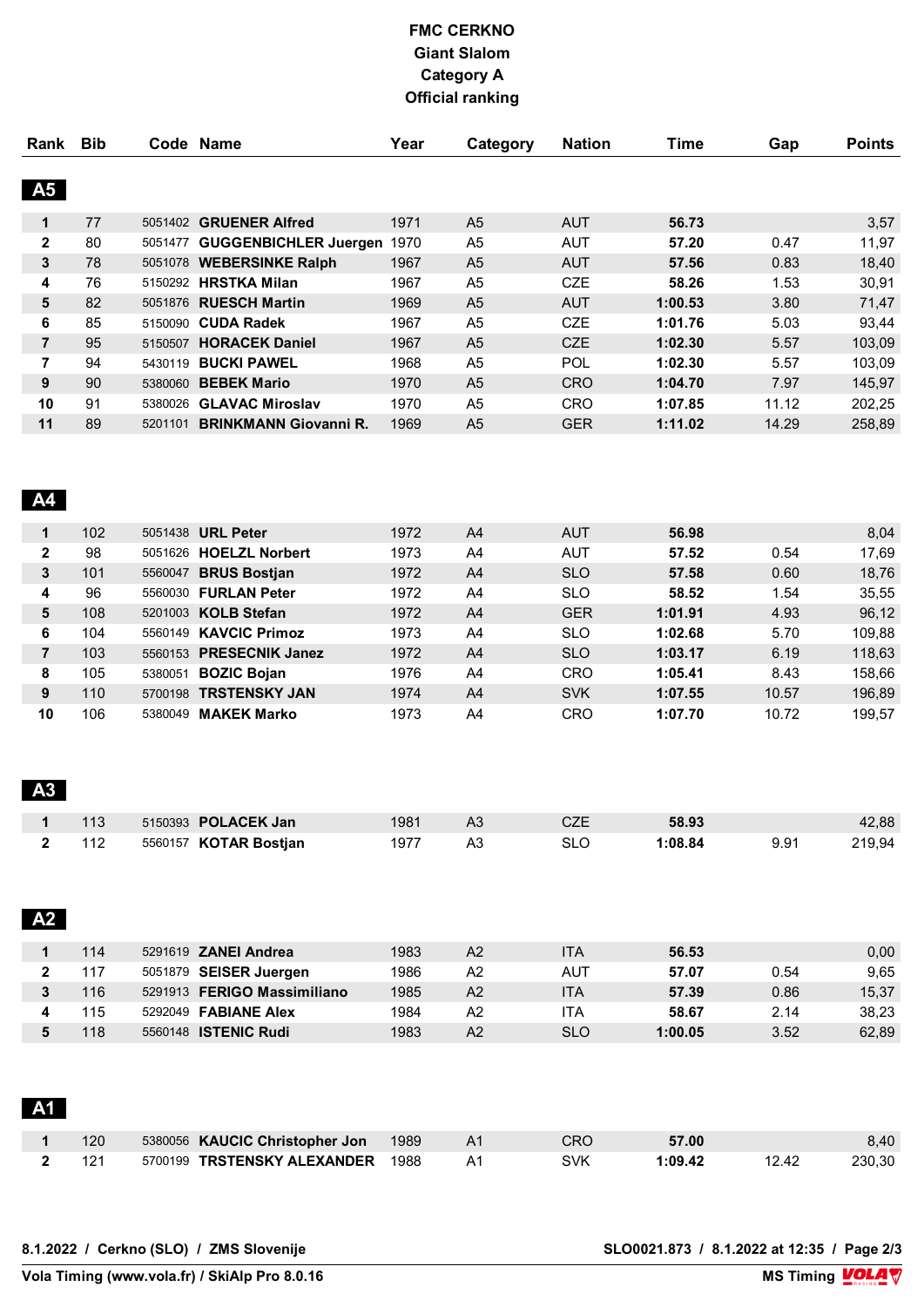| Rank | <b>Bib</b>            | Code Name                         | Year | Category            | <b>Nation</b>  | <b>Time</b> | Gap | <b>Points</b> |
|------|-----------------------|-----------------------------------|------|---------------------|----------------|-------------|-----|---------------|
|      | <b>Not classified</b> |                                   |      |                     |                |             |     |               |
|      | Did Not Start (11)    |                                   |      |                     |                |             |     |               |
|      | 53                    | 5560025 VELIKONJA Marko           | 1963 | A6                  | <b>SLO</b>     |             |     |               |
|      | 70                    | 5490355 NEIRA DIAZ Francisco Jose | 1965 | A <sub>6</sub>      | <b>ESP</b>     |             |     |               |
|      | 84                    | 5560187 PODBREZNIK Franci         | 1971 | A <sub>5</sub>      | <b>SLO</b>     |             |     |               |
|      | 87                    | 5201066 <b>MAIER Anton</b>        | 1967 | A <sub>5</sub>      | <b>GER</b>     |             |     |               |
|      | 88                    | 5560171 LOGAR Pavle               | 1968 | A <sub>5</sub>      | <b>SLO</b>     |             |     |               |
|      | 92                    | 5200644 EHLERS Andreas            | 1970 | A <sub>5</sub>      | <b>GER</b>     |             |     |               |
|      | 100                   | $E420427$   All $V$ Waldeman      | 1072 | $\Lambda$ $\Lambda$ | D <sub>0</sub> |             |     |               |

| 100                | 5430427 LALIK Waldemar     | 1973 | A <sub>4</sub> | <b>POL</b> |
|--------------------|----------------------------|------|----------------|------------|
| 107                | 5380054 <b>STEFEK Ivan</b> | 1976 | A4             | <b>CRO</b> |
| 109                | 5430164 NAJDZIONEK DANIEL  | 1973 | A <sup>4</sup> | <b>POL</b> |
| 111                | 5560073 ADAM Bernard       | 1972 | A4             | <b>SLO</b> |
| 122                | 5560192 GRAJZL Nejc        | 1990 | A <sub>1</sub> | <b>SLO</b> |
|                    |                            |      |                |            |
| Did Not Finish (8) |                            |      |                |            |

| 69  | 5220204 WEBB Keith         | 1963 | A <sub>6</sub> | <b>GBR</b> |
|-----|----------------------------|------|----------------|------------|
| 79  | 5560048 BOROVINSEK Samuel  | 1969 | A <sub>5</sub> | <b>SLO</b> |
| 81  | 5051276 FRITZ Harald       | 1968 | A <sub>5</sub> | <b>AUT</b> |
| 83  | 5560145 KOSEC Peter        | 1970 | A <sub>5</sub> | <b>SLO</b> |
| 86  | 5560072 RUDOLF Marko       | 1971 | A <sub>5</sub> | <b>SLO</b> |
| 97  | 5150229 HORACEK David      | 1972 | A4             | <b>CZE</b> |
| 99  | 5560084 PREBIL Tadej       | 1976 | A <sub>4</sub> | <b>SLO</b> |
| 119 | 5560178 <b>LAZAR Aljaz</b> | 1988 | A <sub>1</sub> | <b>SLO</b> |

#### **Disqualified (2)**

| 54 | 5200717 STOIBER Christoph | 1965 | A6 | GER | Gate 29 |
|----|---------------------------|------|----|-----|---------|
| 93 | 5380020 ZIGMAN Damir      | 1969 | Α5 | CRO | Gate 22 |

(DNS: Did Not Start, DNF: Did Not Finish, DSQ: Disqualified, NPS: Not Permitted to Start)

| <b>RECAP</b>            |    |
|-------------------------|----|
| Records:                | 82 |
| Did Not Start:          | 11 |
| NOT PERMITTED TO START: | 0  |
| Did Not Finish:         | 8  |
| Disqualified:           | 2  |
|                         |    |
| At Finish:              |    |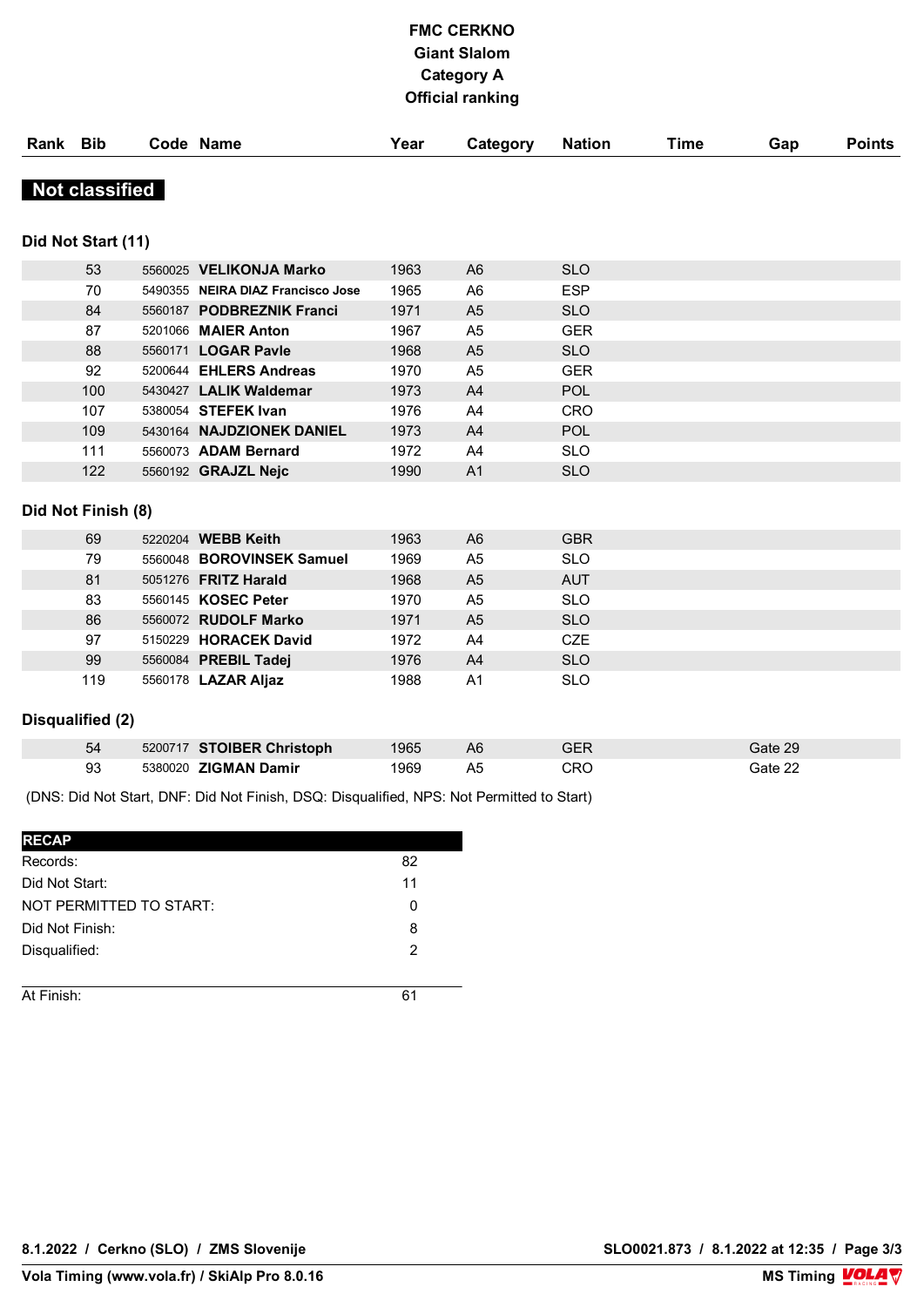| <b>COMPETITION JURY</b>                             |        |                                 |                                   | <b>WEATHER</b>         |                           |
|-----------------------------------------------------|--------|---------------------------------|-----------------------------------|------------------------|---------------------------|
| <b>TECHNICAL DELEGATE</b><br><b>CHIEF OF RACE</b>   |        | PETROVCIC P.<br><b>ARNEZ M.</b> | (SLO)<br>(SLO)                    | <b>AIR TEMPERATURE</b> | $0,0\,^{\circ}\mathrm{C}$ |
| <b>REFEREE</b>                                      |        | <b>MALIP.</b>                   | (SLO)                             |                        |                           |
| <b>COURSESETTER</b>                                 |        | <b>ZUPANC S.</b>                | (SLO)                             |                        |                           |
| <b>FORERUNNERS</b>                                  | $-A -$ | <b>KRASEVEC M.</b>              | (SLO)                             |                        |                           |
|                                                     | $-B -$ | <b>TEKALEC Z.</b>               | (SLO)                             |                        |                           |
|                                                     | $-C -$ | <b>DOLINAR T.</b>               | (SLO)                             |                        |                           |
| <b>COURSE</b>                                       |        | <b>BRDO 6</b>                   |                                   |                        |                           |
| <b>START</b>                                        |        | 1215 m                          |                                   |                        |                           |
| <b>FINISH</b>                                       |        | 965 m                           |                                   |                        |                           |
| <b>DROP</b>                                         |        | 250 m                           |                                   |                        |                           |
| <b>HOMOLOGATION</b>                                 |        | 11552/12/14                     |                                   |                        |                           |
| <b>GATES</b>                                        |        | 35                              |                                   |                        |                           |
| <b>DIRECTIONS</b>                                   |        | 34                              |                                   |                        |                           |
| <b>STARTING TIME</b>                                |        | 10.10                           |                                   |                        |                           |
| LIST $n^{\circ}422$<br><b>APPLIED PENALTY: 0,00</b> |        |                                 | <b>CALCULATED PENALTY: -13,55</b> |                        | $F = 1010$                |
| Number of competitors: 100, Number of NSA: 12       |        |                                 |                                   |                        |                           |

| Rank       | <b>Bib</b> | Code Name                    | Year | <b>Nation</b> | Time    | Gap  | <b>Points</b> |
|------------|------------|------------------------------|------|---------------|---------|------|---------------|
| <b>B12</b> |            |                              |      |               |         |      |               |
|            | 3          | 5051291 SUPPAN Gottfried     | 1932 | <b>AUT</b>    | 1:16.84 |      | 395,69        |
| 2          |            | 5290340 GUASTINI Gian Franco | 1935 | <b>ITA</b>    | 1:19.20 | 2.36 | 438,87        |
| 3          | 2          | 5700022 DOLNIK Frantisek     | 1933 | <b>SVK</b>    | 1:20.28 | 3.44 | 458,63        |

# **B11**

| 5 | 5050216 MAERZENDORFER Leo      | 1941 | <b>AUT</b> | 1:02.12 |      | 126,41 |
|---|--------------------------------|------|------------|---------|------|--------|
|   | 5700079 HOFBAUER Milan         | 1941 | SVK        | 1:06.47 | 4.35 | 205,99 |
|   | <b>VERSEC Jurij</b><br>5560080 | 1938 | SLO        | 1:11.05 | 8.93 | 289,77 |
|   | 5051321 <b>SODAMIN Viktor</b>  | 1937 | AUT        | 1:12.10 | 9.98 | 308.98 |

# **B10**

| 1  | 10 |         | 5050056 KERSCHBAUMER Markus | 1946 | <b>AUT</b> | 1:02.52 |       | 133,73 |
|----|----|---------|-----------------------------|------|------------|---------|-------|--------|
| 2  | 12 | 5051796 | <b>MOSER Guenther</b>       | 1946 | <b>AUT</b> | 1:03.59 | 1.07  | 153,30 |
| 3  | 11 | 5290477 | <b>FACCHIN Fausto</b>       | 1944 | <b>ITA</b> | 1:06.61 | 4.09  | 208,55 |
| 4  | 9  | 5050939 | <b>HOERMANN Hubert</b>      | 1944 | <b>AUT</b> | 1:06.99 | 4.47  | 215.50 |
| 5  | 8  | 5290130 | <b>DE ROCCO Nadir Mario</b> | 1946 | <b>ITA</b> | 1:07.41 | 4.89  | 223,18 |
| 6  | 15 |         | 5200504 ROEMPKE Juergen     | 1945 | <b>GER</b> | 1:07.85 | 5.33  | 231.23 |
| 7  | 18 | 5200009 | <b>GILGER Josef</b>         | 1946 | <b>GER</b> | 1:07.89 | 5.37  | 231,97 |
| 8  | 20 |         | 5290442 BALDINOTTI Luciano  | 1946 | <b>ITA</b> | 1:09.78 | 7.26  | 266.54 |
| 9  | 14 |         | 5560183 KOS Igor            | 1946 | <b>SLO</b> | 1:10.51 | 7.99  | 279,89 |
| 10 | 16 | 5290440 | <b>GASPARI Vincenzo</b>     | 1945 | <b>ITA</b> | 1:10.61 | 8.09  | 281,72 |
| 11 | 17 | 5220088 | <b>TUCKER Colin</b>         | 1946 | <b>GBR</b> | 1:10.67 | 8.15  | 282,82 |
| 12 | 19 | 5291789 | <b>SOAVE Zenone</b>         | 1943 | <b>ITA</b> | 1:18.65 | 16.13 | 428.81 |
| 13 | 22 | 5220197 | <b>NAYLOR Malcolm</b>       | 1942 | <b>GBR</b> | 1:19.75 | 17.23 | 448.93 |
|    |    |         |                             |      |            |         |       |        |

**8.1.2022 / Cerkno (SLO) / ZMS Slovenije SLO0022.873 / 8.1.2022 at 12:59 / Page 1/4**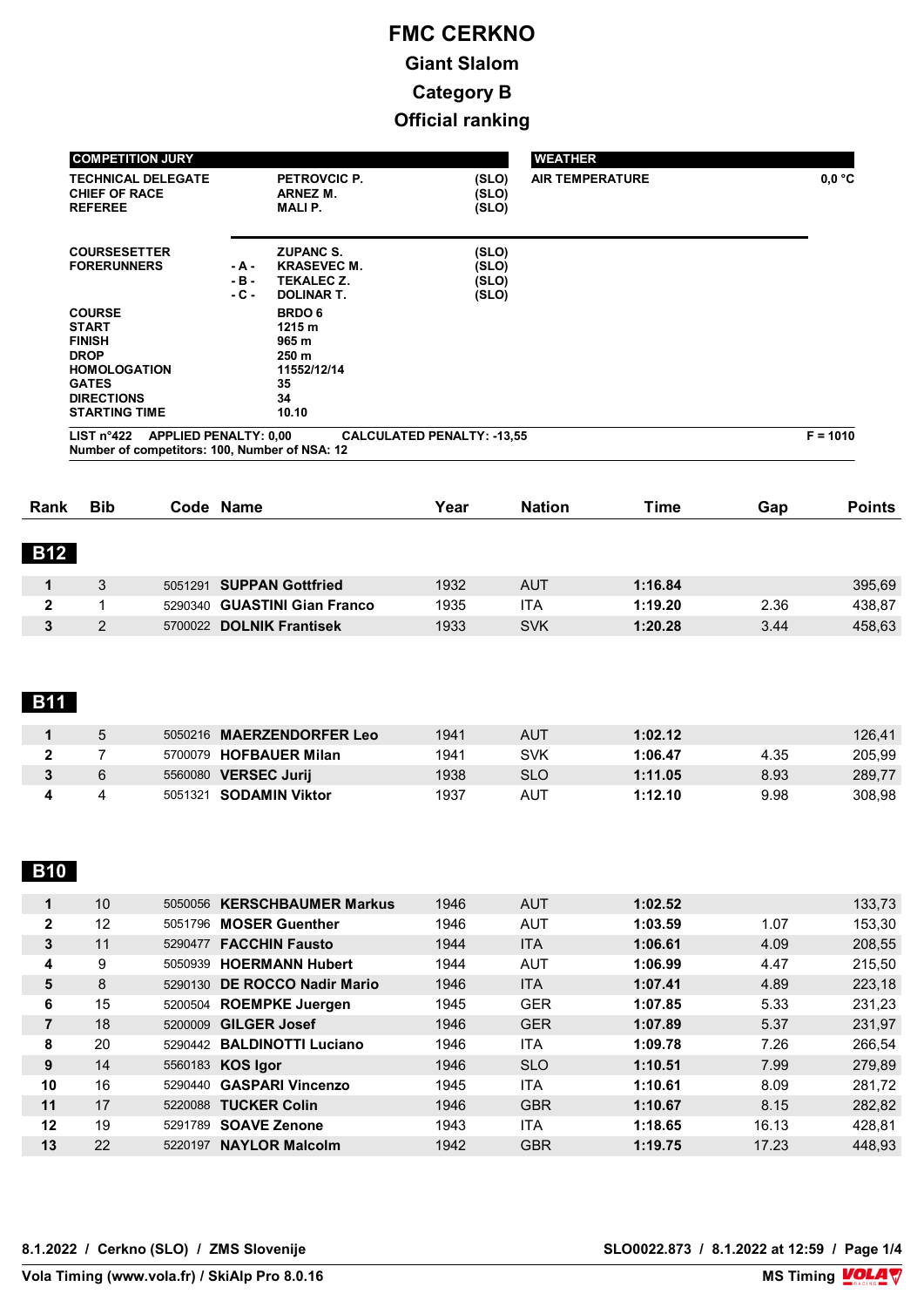| Rank           | <b>Bib</b> |         | Code Name                       | Year | <b>Nation</b> | <b>Time</b> | Gap   | <b>Points</b> |
|----------------|------------|---------|---------------------------------|------|---------------|-------------|-------|---------------|
|                |            |         |                                 |      |               |             |       |               |
| <b>B9</b>      |            |         |                                 |      |               |             |       |               |
| 1              | 25         | 5050241 | <b>BRANDSTAETTER Hermann</b>    | 1951 | <b>AUT</b>    | 59.28       |       | 74,46         |
| $\mathbf{2}$   | 26         | 5190293 | <b>DE KINKELIN Pierre</b>       | 1950 | <b>FRA</b>    | 1:00.48     | 1.20  | 96,41         |
| 3              | 27         | 5290171 | <b>CASTELLI Curzio Vittorio</b> | 1948 | <b>ITA</b>    | 1:02.19     | 2.91  | 127,69        |
| 4              | 29         | 5291440 | <b>BOSCHI Giorgio</b>           | 1951 | <b>ITA</b>    | 1:03.96     | 4.68  | 160,07        |
| 4              | 28         |         | 5050256 LANNER Josef            | 1951 | <b>AUT</b>    | 1:03.96     | 4.68  | 160,07        |
| 6              | 24         | 5051297 | <b>PIRKER Florian</b>           | 1951 | AUT           | 1:04.24     | 4.96  | 165,19        |
| $\overline{7}$ | 30         |         | 5560013 FALETIC Alojz           | 1948 | <b>SLO</b>    | 1:04.92     | 5.64  | 177,63        |
| 8              | 23         | 5200897 | <b>RIESEMANN Heinrich</b>       | 1947 | <b>GER</b>    | 1:05.17     | 5.89  | 182,21        |
| 9              | 33         |         | 5200699 HERGER Wolfgang         | 1949 | <b>GER</b>    | 1:08.59     | 9.31  | 244,77        |
| 10             | 37         |         | 5560160 <b>SKOK Branko</b>      | 1948 | <b>SLO</b>    | 1:09.43     | 10.15 | 260,14        |
| 11             | 35         | 5050708 | <b>KLABISCHNIG Egon</b>         | 1949 | <b>AUT</b>    | 1:09.65     | 10.37 | 264,16        |
| 12             | 32         | 5510457 | <b>FUCHS Hugo</b>               | 1951 | SUI           | 1:10.72     | 11.44 | 283,74        |
| 13             | 36         | 5560167 | <b>RAVBAR Joze</b>              | 1950 | <b>SLO</b>    | 1:13.81     | 14.53 | 340,26        |

# **B8**

| 1              | 39  |         | 5051157 NUSSBAUMER Hermann         | 1956 | <b>AUT</b> | 56.82   |       | 29,45  |
|----------------|-----|---------|------------------------------------|------|------------|---------|-------|--------|
| $\mathbf{2}$   | 38  | 5290337 | <b>OBERLECHNER Hermann</b>         | 1955 | ITA        | 58.15   | 1.33  | 53,78  |
| 3              | 40  |         | 5190553 LERAT Michel               | 1954 | <b>FRA</b> | 1:00.00 | 3.18  | 87,63  |
| 4              | 43  |         | 5510462 FRUEH Hansruedi            | 1955 | SUI        | 1:00.94 | 4.12  | 104,82 |
| 5              | 47  |         | 5200884 PLAESCHKE Rainer           | 1956 | <b>GER</b> | 1:01.26 | 4.44  | 110,68 |
| 6              | 161 | 5050120 | <b>GRILL Herbert</b>               | 1954 | <b>AUT</b> | 1:01.77 | 4.95  | 120,01 |
| $\overline{7}$ | 48  |         | 5400013 PIETERS Lody               | 1956 | <b>NED</b> | 1:01.94 | 5.12  | 123,12 |
| 8              | 51  |         | 5510421 SCHULER Walter             | 1954 | SUI        | 1:02.58 | 5.76  | 134,83 |
| 9              | 53  |         | 5190473 BECK Pierre                | 1955 | <b>FRA</b> | 1:02.59 | 5.77  | 135,01 |
| 10             | 57  |         | 5290617 CAPPELLATO Paolo           | 1954 | ITA        | 1:02.74 | 5.92  | 137,75 |
| 11             | 55  |         | 5200983 <b>DOBES Jan</b>           | 1956 | <b>GER</b> | 1:02.94 | 6.12  | 141,41 |
| 12             | 49  |         | 5050862 SCHNEIDER Josef Jr.        | 1954 | <b>AUT</b> | 1:03.52 | 6.70  | 152,02 |
| 13             | 50  |         | 5290951 LOCATELLI Valerio Giuseppe | 1952 | <b>ITA</b> | 1:03.66 | 6.84  | 154,58 |
| 14             | 52  |         | 5291611 FALEZ Alessandro           | 1955 | ITA        | 1:03.71 | 6.89  | 155,50 |
| 15             | 56  |         | 5510186 MANSER Leo                 | 1953 | <b>SUI</b> | 1:04.55 | 7.73  | 170,86 |
| 16             | 59  |         | 5560093 MEGLIC Marjan              | 1956 | <b>SLO</b> | 1:04.67 | 7.85  | 173,06 |
| 17             | 60  |         | 5200882 LOEW Herbert               | 1953 | <b>GER</b> | 1:05.07 | 8.25  | 180,38 |
| 18             | 58  | 5700177 | <b>DANIS Emil</b>                  | 1953 | <b>SVK</b> | 1:05.32 | 8.50  | 184,95 |
| 19             | 64  |         | 5560099 ARHAR Drago                | 1953 | <b>SLO</b> | 1:07.12 | 10.30 | 217,88 |
| 20             | 61  | 5380003 | <b>DRINKOVIC Ivo</b>               | 1953 | <b>CRO</b> | 1:09.01 | 12.19 | 252,45 |
| 21             | 62  |         | 5560151 <b>LAZAR Jani</b>          | 1953 | <b>SLO</b> | 1:10.72 | 13.90 | 283,74 |
| 22             | 63  |         | 5700176 ABAFFY Robert              | 1955 | <b>SVK</b> | 1:18.78 | 21.96 | 431,18 |

# **B7**

| 67 | 5050709 FUCHS Paul               | 1957 | <b>AUT</b> | 55.21 |      | 0,00  |
|----|----------------------------------|------|------------|-------|------|-------|
| 68 | 5051074 ASCHER Gottfried         | 1959 | AUT        | 56.45 | 1.24 | 22,68 |
| 69 | 5290485 FERRARI Lorenzo          | 1959 | ITA        | 56.89 | 1.68 | 30,73 |
| 72 | <b>DIMMEN Andreas</b><br>5420011 | 1957 | <b>NOR</b> | 57.39 | 2.18 | 39,88 |
| 65 | 5190379 AVENIER Patrick          | 1958 | <b>FRA</b> | 57.63 | 2.42 | 44,27 |
| 73 | 5200907 STOLTE Joachim           | 1961 | GER        | 57.64 | 2.43 | 44.45 |

**8.1.2022 / Cerkno (SLO) / ZMS Slovenije SLO0022.873 / 8.1.2022 at 12:59 / Page 2/4**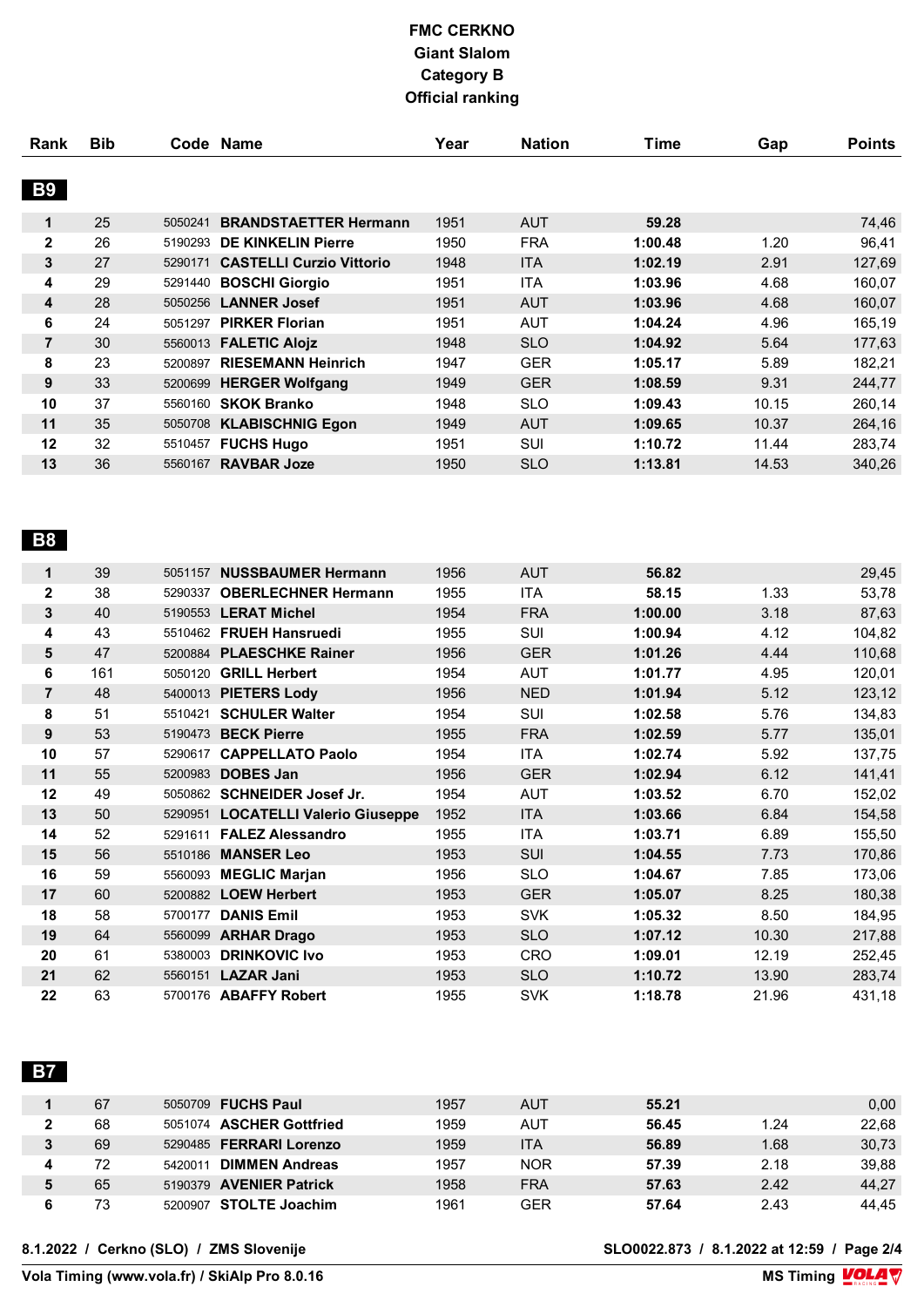| Rank           | <b>Bib</b> |         | Code Name                      | Year | <b>Nation</b> | Time    | Gap   | <b>Points</b> |
|----------------|------------|---------|--------------------------------|------|---------------|---------|-------|---------------|
|                |            |         |                                |      |               |         |       |               |
| $\overline{7}$ | 81         | 5200282 | <b>BAUER Walter</b>            | 1960 | <b>GER</b>    | 58.17   | 2.96  | 54,15         |
| 8              | 77         | 5050758 | <b>LINDNER Friedrich</b>       | 1959 | <b>AUT</b>    | 58.29   | 3.08  | 56,34         |
| 9              | 88         |         | 5050723 AIGNER Stefan          | 1959 | <b>AUT</b>    | 58.49   | 3.28  | 60,00         |
| 10             | 71         | 5510379 | <b>GUT Christian</b>           | 1960 | SUI           | 59.56   | 4.35  | 79,58         |
| 11             | 79         |         | 5051163 MACK Valentin          | 1961 | <b>AUT</b>    | 1:00.16 | 4.95  | 90,55         |
| 12             | 75         |         | 5200754 MAYER Anton            | 1957 | <b>GER</b>    | 1:00.17 | 4.96  | 90,74         |
| 13             | 83         |         | 5051898 SCHLEMAIER Max         | 1959 | <b>AUT</b>    | 1:00.51 | 5.30  | 96,96         |
| 14             | 84         |         | 5051060 SCHNEIDER Alois        | 1959 | <b>AUT</b>    | 1:00.60 | 5.39  | 98,60         |
| 15             | 99         |         | 5430026 BARABAS STANISLAW      | 1959 | POL           | 1:01.19 | 5.98  | 109,40        |
| 16             | 74         |         | 5560049 SELJAK Dusan           | 1958 | <b>SLO</b>    | 1:01.37 | 6.16  | 112,69        |
| 17             | 76         | 5700003 | <b>DIBDIAK Jozef</b>           | 1957 | <b>SVK</b>    | 1:01.52 | 6.31  | 115,43        |
| 18             | 86         | 5051888 | <b>GREIDERER Peter</b>         | 1958 | <b>AUT</b>    | 1:01.94 | 6.73  | 123,12        |
| 19             | 78         |         | 5291330 PLANCHESTAINER Marco   | 1959 | <b>ITA</b>    | 1:02.65 | 7.44  | 136,11        |
| 20             | 87         | 5190476 | <b>DUFOURNET Jean-Francois</b> | 1957 | <b>FRA</b>    | 1:02.66 | 7.45  | 136,29        |
| 21             | 82         |         | 5560067 ISTENIC Mirko          | 1957 | <b>SLO</b>    | 1:02.71 | 7.50  | 137,20        |
| 22             | 90         | 5290889 | <b>BURBA Paolo</b>             | 1961 | <b>ITA</b>    | 1:02.95 | 7.74  | 141,59        |
| 23             | 91         | 5200319 | <b>HARTSTEIN Klaus</b>         | 1958 | <b>GER</b>    | 1:03.19 | 7.98  | 145,98        |
| 24             | 85         |         | 5290658 PORTA Gian Luca        | 1957 | <b>ITA</b>    | 1:03.29 | 8.08  | 147,81        |
| 25             | 94         |         | 5190545 BLANCHIN Patrice       | 1958 | <b>FRA</b>    | 1:05.18 | 9.97  | 182,39        |
| 26             | 92         |         | 5560059 ZURBI Branko           | 1960 | <b>SLO</b>    | 1:05.46 | 10.25 | 187,51        |
| 27             | 89         |         | 5560042 HADZIC Hilmija         | 1958 | <b>SLO</b>    | 1:05.86 | 10.65 | 194,83        |
| 28             | 95         |         | 5380008 KUSAN Tomislav         | 1961 | <b>CRO</b>    | 1:08.76 | 13.55 | 247,88        |
| 29             | 97         |         | 5290875 CASTELLANI Massimo     | 1960 | <b>ITA</b>    | 1:15.13 | 19.92 | 364,41        |
| 30             | 96         |         | 5380025 MATKOVIC Ivo           | 1959 | <b>CRO</b>    | 1:17.60 | 22.39 | 409,60        |

# **Not classified**

# **Did Not Start (10)**

| 13                 |  | 5050257 LEITNER Leonhard                                                                  | 1942 | <b>AUT</b> |         |  |  |  |
|--------------------|--|-------------------------------------------------------------------------------------------|------|------------|---------|--|--|--|
| 31                 |  | 5290274 LORA Paolo                                                                        | 1948 | <b>ITA</b> |         |  |  |  |
| 42                 |  | 5050346 PLETZER Hans-Peter                                                                | 1956 | <b>AUT</b> |         |  |  |  |
| 44                 |  | 5050551 HOELLER Josef                                                                     | 1952 | AUT        |         |  |  |  |
| 46                 |  | 5051484 KRAMMER Harald                                                                    | 1956 | <b>AUT</b> |         |  |  |  |
| 54                 |  | 5560014 PRIMOZIC Anton                                                                    | 1953 | <b>SLO</b> |         |  |  |  |
| 66                 |  | 5050739 FUCHS Josef                                                                       | 1959 | <b>AUT</b> |         |  |  |  |
| 70                 |  | 5050538 OBERAUER Josef                                                                    | 1959 | AUT        |         |  |  |  |
| 80                 |  | 5051217 MACK Wilhelm                                                                      | 1961 | <b>AUT</b> |         |  |  |  |
| 98                 |  | 5291063 PUPPINI FAUSTO                                                                    | 1959 | ITA        |         |  |  |  |
| Did Not Finish (3) |  |                                                                                           |      |            |         |  |  |  |
| 34                 |  | 5200176 EICHNER Alois                                                                     | 1951 | <b>GER</b> |         |  |  |  |
| 41                 |  | 5560015 <b>BORNSEK Drago</b>                                                              | 1953 | <b>SLO</b> |         |  |  |  |
| 93                 |  | 5051641 GRATT Wolfgang                                                                    | 1957 | <b>AUT</b> |         |  |  |  |
|                    |  |                                                                                           |      |            |         |  |  |  |
| Disqualified (2)   |  |                                                                                           |      |            |         |  |  |  |
| 21                 |  | 5051442 RUECKER Gerd                                                                      | 1942 | <b>AUT</b> | Gate 26 |  |  |  |
| 45                 |  | 5051481 HAMMER Guenther                                                                   | 1954 | AUT        | Gate 28 |  |  |  |
|                    |  | (DNS: Did Not Start, DNF: Did Not Finish, DSQ: Disqualified, NPS: Not Permitted to Start) |      |            |         |  |  |  |

**8.1.2022 / Cerkno (SLO) / ZMS Slovenije SLO0022.873 / 8.1.2022 at 12:59 / Page 3/4**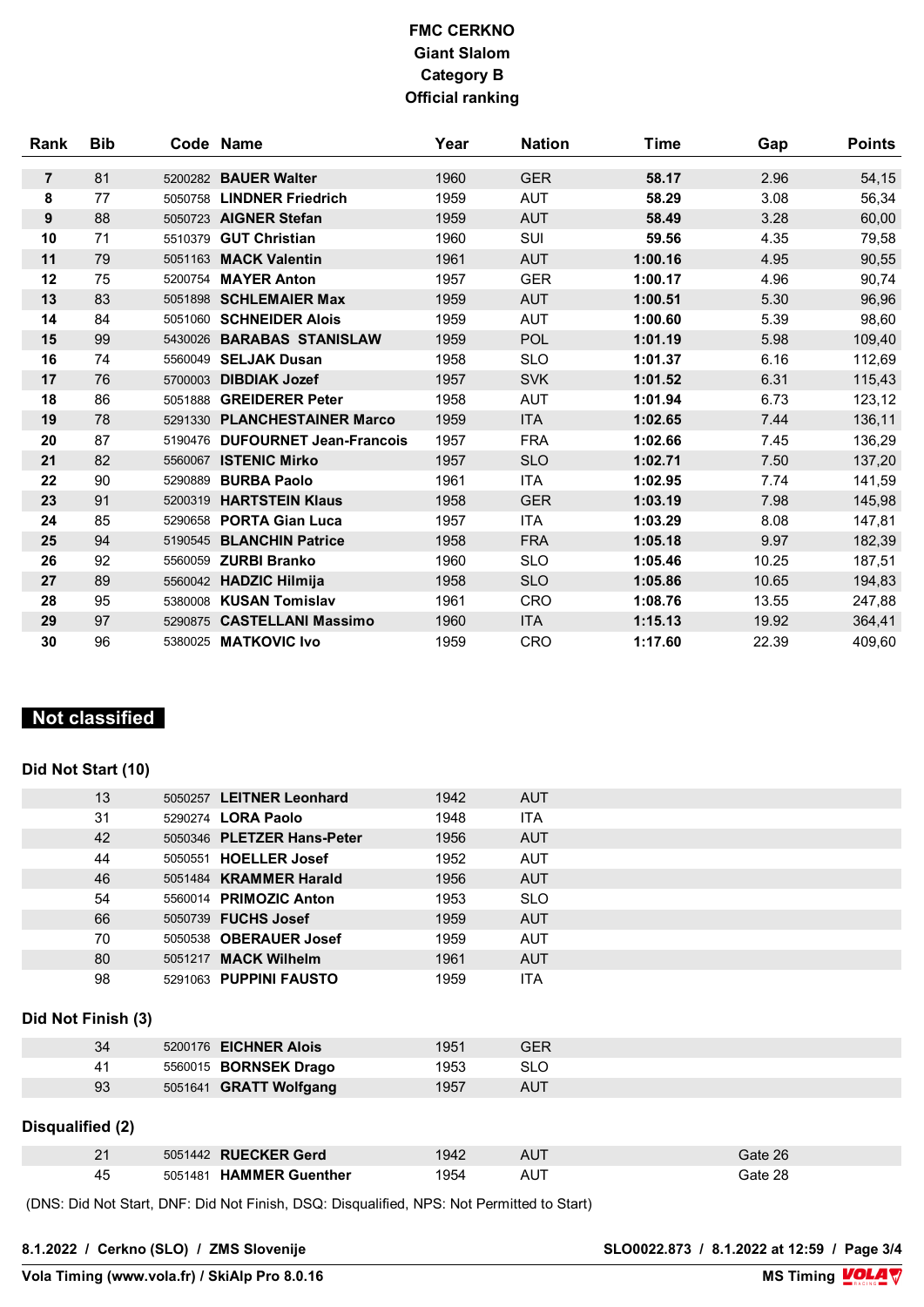| <b>RECAP</b>            |     |
|-------------------------|-----|
| Records:                | 100 |
| Did Not Start:          | 10  |
| NOT PERMITTED TO START: | 0   |
| Did Not Finish:         | 3   |
| Disqualified:           | 2   |
|                         |     |

**h**<sup>1</sup> **FINISH REPORT OF THE SECOND CONSULTANCE IN A SECOND CONSULTANCE IN A SECOND CONSULTANCE IN A SECOND CONSULTANCE IN A SECOND CONSULTANCE IN A SECOND CONSULTANCE IN A SECOND CONSULTANCE IN A SECOND CONSULTANCE IN A SECOND C** At Finish: 85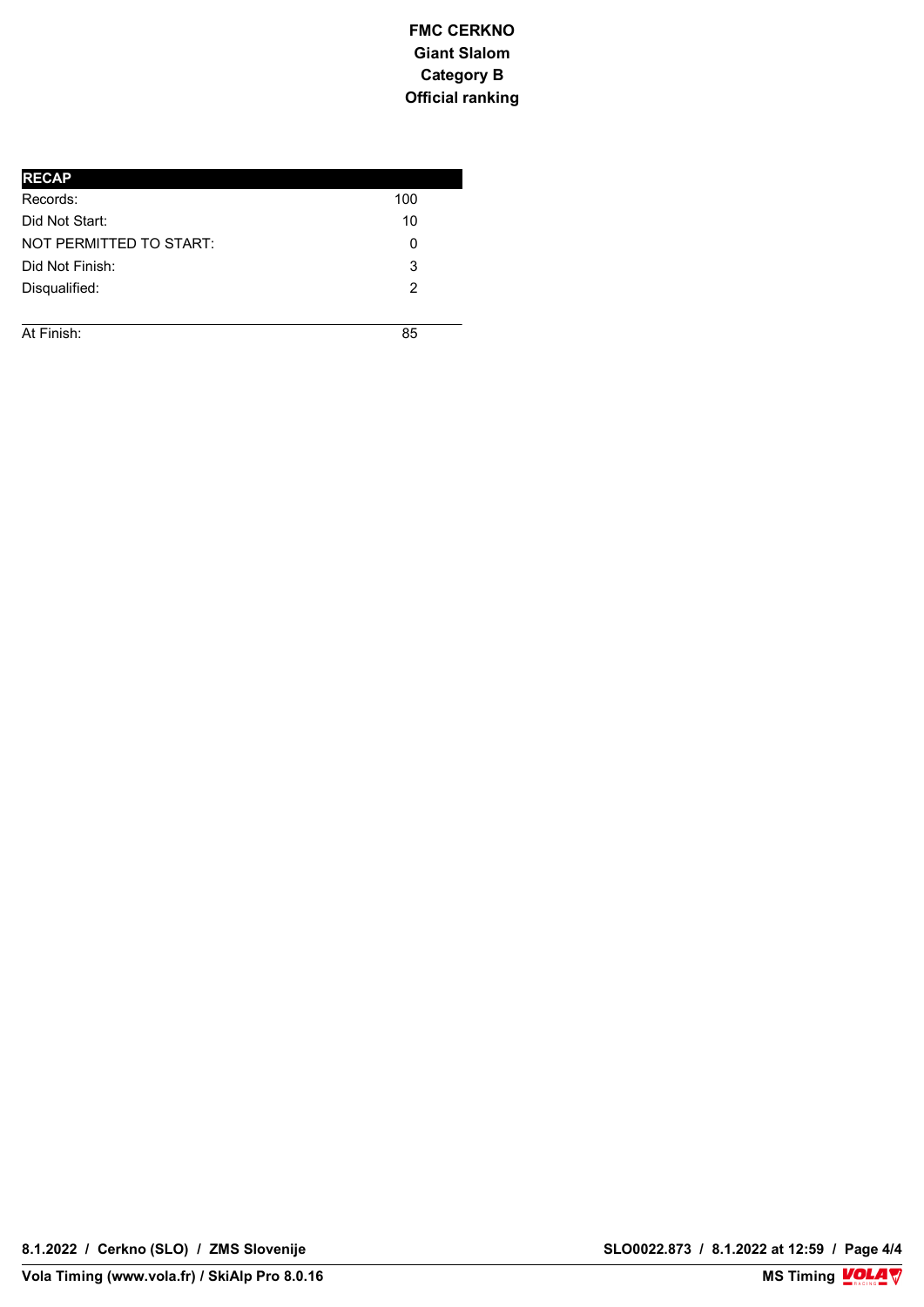|                            | <b>COMPETITION JURY</b>                                                                                                                           |                           |                                                                                                             | <b>WEATHER</b>                   |                          |                    |              |                                                          |
|----------------------------|---------------------------------------------------------------------------------------------------------------------------------------------------|---------------------------|-------------------------------------------------------------------------------------------------------------|----------------------------------|--------------------------|--------------------|--------------|----------------------------------------------------------|
|                            | <b>CHIEF OF RACE</b><br><b>REFEREE</b>                                                                                                            | <b>TECHNICAL DELEGATE</b> | PETROVCIC P.<br><b>ARNEZ M.</b><br><b>MALIP.</b>                                                            | (SLO)<br>(SLO)<br>(SLO)          | <b>AIR TEMPERATURE</b>   |                    |              | $0,0$ °C                                                 |
|                            | <b>COURSESETTER</b><br><b>FORERUNNERS</b>                                                                                                         |                           | <b>ZUPANC S.</b><br><b>KRASEVEC M.</b><br>- A -<br>- B -<br><b>TEKALEC Z.</b><br><b>DOLINAR T.</b><br>- C - | (SLO)<br>(SLO)<br>(SLO)<br>(SLO) |                          |                    |              |                                                          |
|                            | <b>COURSE</b><br><b>START</b><br><b>FINISH</b><br><b>DROP</b><br><b>HOMOLOGATION</b><br><b>GATES</b><br><b>DIRECTIONS</b><br><b>STARTING TIME</b> |                           | <b>BRDO 6</b><br>1215 m<br>965 m<br>250 m<br>11552/12/14<br>35<br>34<br>9.45                                |                                  |                          |                    |              |                                                          |
|                            | LIST $n^{\circ}422$                                                                                                                               |                           | <b>APPLIED PENALTY: 0,00</b><br>Number of competitors: 40, Number of NSA: 11                                | <b>CALCULATED PENALTY: -8,51</b> |                          |                    |              | $F = 1010$                                               |
| Rank                       | <b>Bib</b>                                                                                                                                        |                           | Code Name                                                                                                   | Year                             | <b>Nation</b>            | <b>Time</b>        | Gap          | <b>Points</b>                                            |
| C10                        |                                                                                                                                                   |                           |                                                                                                             |                                  |                          |                    |              |                                                          |
| 1                          | 2                                                                                                                                                 |                           | 5205010 GILGER Traudl                                                                                       | 1944                             | <b>GER</b>               | 1:09.14            |              | 155,99                                                   |
| $\mathbf{2}$               | $\mathbf{1}$                                                                                                                                      |                           | 5295409 CESARI Vera                                                                                         | 1945                             | <b>ITA</b>               | 1:21.18            | 12.04        | 359,04                                                   |
| C9                         |                                                                                                                                                   |                           |                                                                                                             |                                  |                          |                    |              |                                                          |
| 1                          | 3                                                                                                                                                 |                           | 5565005 KOTAR Heda                                                                                          | 1948                             | <b>SLO</b>               | 1:18.33            |              | 310,98                                                   |
| C8                         |                                                                                                                                                   |                           |                                                                                                             |                                  |                          |                    |              |                                                          |
| 1                          | 6                                                                                                                                                 |                           | 5565003 TORKAR Boza                                                                                         | 1956                             | <b>SLO</b>               | 1:05.54            |              | 95,28                                                    |
|                            |                                                                                                                                                   |                           |                                                                                                             |                                  |                          |                    |              |                                                          |
| 2                          | 7                                                                                                                                                 |                           | 5295336 RUNGGALDIER Helga                                                                                   | 1956                             | ITA                      | 1:05.92            | 0.38         | 101,69                                                   |
|                            | 14                                                                                                                                                |                           | 5055064 RIES Jana                                                                                           | 1956                             | AUT                      | 1:06.27            | 0.73         |                                                          |
| 4                          | 5                                                                                                                                                 |                           | 5195276 LERAT Sophie                                                                                        | 1955                             | <b>FRA</b>               | 1:07.29            | 1.75         |                                                          |
| $\mathbf{3}$<br>$\sqrt{5}$ | $\bf 8$                                                                                                                                           |                           | 5205125 VILSMAIER Veronika                                                                                  | 1952                             | <b>GER</b>               | 1:07.47            | 1.93         |                                                          |
| 6                          | $10$                                                                                                                                              |                           | 5055136 KUMNIG Hanna                                                                                        | 1955                             | <b>AUT</b>               | 1:08.78            | 3.24         |                                                          |
| $\overline{\mathbf{7}}$    | 11                                                                                                                                                |                           | 5565004 DOLCIC Milena                                                                                       | 1955                             | <b>SLO</b>               | 1:09.87            | 4.33         |                                                          |
| 8                          | 4                                                                                                                                                 | 5195221                   | 5195219 DUFLAU-BERTHET Francoise                                                                            | 1954                             | <b>FRA</b>               | 1:11.08            | 5.54         | 107,59<br>124,80<br>127,83<br>149,92<br>168,31<br>188,71 |
| 9<br>10                    | 12<br>9                                                                                                                                           |                           | <b>MORIN Fabienne</b><br>5295279 SABADIN Margherita                                                         | 1955<br>1953                     | <b>FRA</b><br><b>ITA</b> | 1:12.68<br>1:13.58 | 7.14<br>8.04 | 215,69<br>230,87                                         |

| 18 | 5205095 LENTNER Sidonie    | 1961 | GER        | 1:04.37 |       | 75,55  |
|----|----------------------------|------|------------|---------|-------|--------|
| 19 | 5295248 MELEGARI Doranna   | 1960 | 'TA        | 1:05.28 | 0.91  | 90,90  |
|    | 5565020 <b>ISTENIC Ida</b> | 1959 | <b>SLO</b> | 1:10.95 | 6.58  | 186,52 |
| 16 | 5195267 DUFOURNET Martine  | 1957 | FRA        | 1:18.94 | 14.57 | 321.26 |

**8.1.2022 / Cerkno (SLO) / ZMS Slovenije SLO0025.873 / 8.1.2022 at 12:54 / Page 1/3**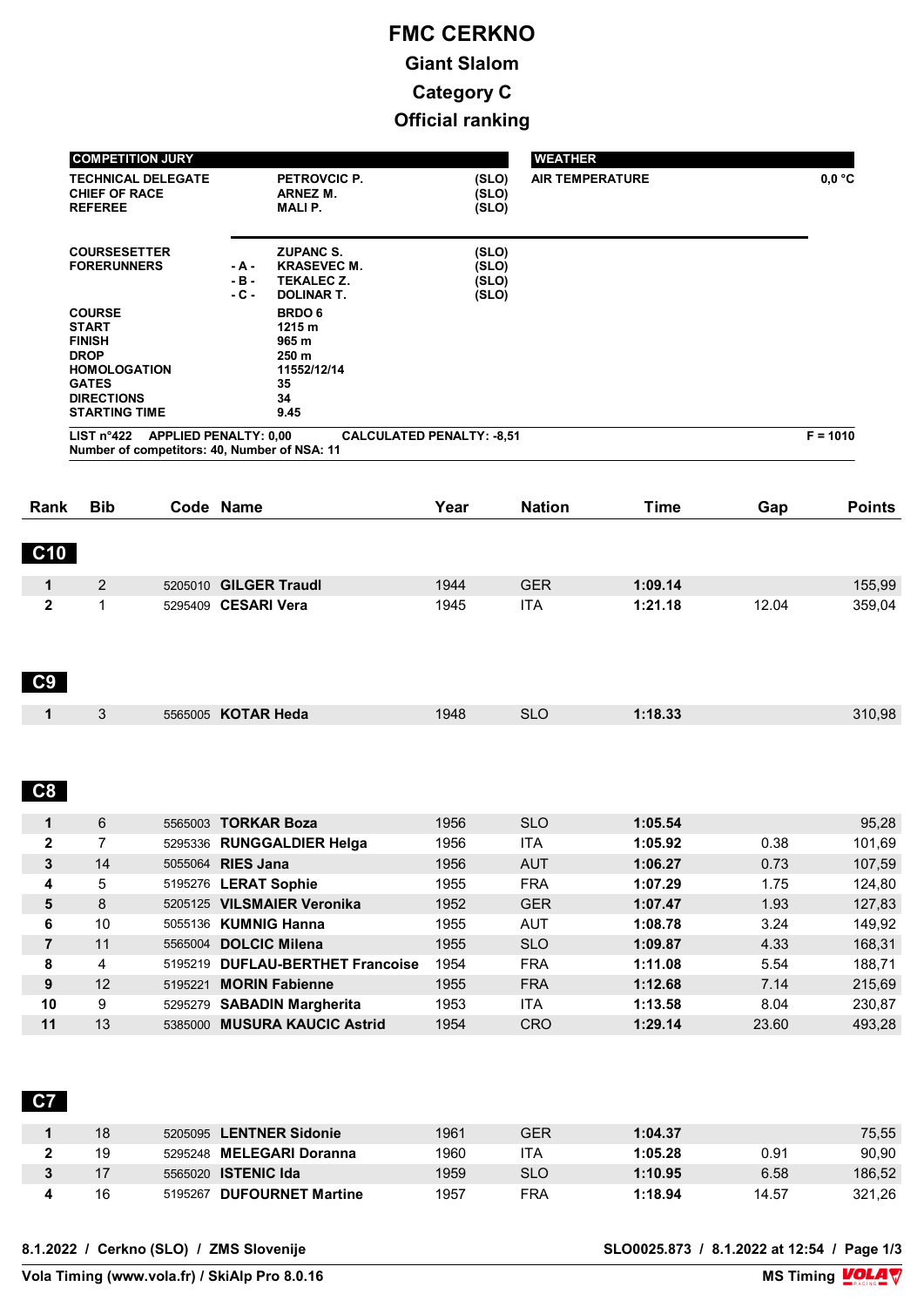| Rank            | <b>Bib</b>            | Code Name                                                                                 | Year | <b>Nation</b> | <b>Time</b> | Gap     | <b>Points</b> |
|-----------------|-----------------------|-------------------------------------------------------------------------------------------|------|---------------|-------------|---------|---------------|
| $5\phantom{.0}$ | 15                    | 5295360 MATTARELLI Bruna Evelina Maria                                                    | 1957 | <b>ITA</b>    | 1:19.96     | 15.59   | 338,47        |
|                 |                       |                                                                                           |      |               |             |         |               |
|                 |                       |                                                                                           |      |               |             |         |               |
| C6              |                       |                                                                                           |      |               |             |         |               |
| $\mathbf{1}$    | 23                    | 5295350 BALLABIO Giuliana                                                                 | 1962 | <b>ITA</b>    | 1:04.90     |         | 84,49         |
| $\overline{2}$  | 20                    | 5295216 VETTORATO Daniela                                                                 | 1962 | <b>ITA</b>    | 1:04.93     | 0.03    | 85,00         |
| $\mathbf{3}$    | 24                    | 5295268 CAPRETTA Marina                                                                   | 1962 | <b>ITA</b>    | 1:05.24     | 0.34    | 90,22         |
| 4               | 22                    | 5295381 VITTORI VENENTI Benedetta                                                         | 1962 | ITA           | 1:06.70     | 1.80    | 114,85        |
| $\sqrt{5}$      | 21                    | 5515053 ROSSATO Silvia                                                                    | 1965 | SUI           | 1:10.47     | 5.57    | 178,42        |
| $\bf 6$         | 25                    | 5705031 TESLAROVA Dagmar                                                                  | 1965 | <b>SVK</b>    | 1:15.82     | 10.92   | 268,65        |
| $\overline{7}$  | 26                    | 5705032 HUSKOVA Daniela                                                                   | 1965 | <b>SVK</b>    | 1:22.59     | 17.69   | 382,82        |
| $\bf8$          | 27                    | 5295333 CURIONI Marialuisa                                                                | 1963 | <b>ITA</b>    | 1:25.45     | 20.55   | 431,05        |
|                 |                       |                                                                                           |      |               |             |         |               |
| C <sub>5</sub>  |                       |                                                                                           |      |               |             |         |               |
| $\mathbf 1$     | 30                    | 5295386 GAMBA Roberta                                                                     | 1971 | <b>ITA</b>    | 1:04.55     |         | 78,59         |
| $\mathbf{2}$    | 29                    | 5205142 NOELL Andrea                                                                      | 1971 | <b>GER</b>    | 1:06.38     | 1.83    | 109,45        |
| $\mathbf 3$     | 34                    | 5155058 SVATONOVA Monika                                                                  | 1971 | CZE           | 1:08.60     | 4.05    | 146,89        |
| 4               | 28                    | 5295376 FERRANDO Ilaria                                                                   | 1967 | <b>ITA</b>    | 1:09.44     | 4.89    | 161,05        |
| C <sub>4</sub>  |                       |                                                                                           |      |               |             |         |               |
| $\mathbf{1}$    | 38                    | 5055194 DIGRUBER Bettina                                                                  | 1974 | <b>AUT</b>    | 59.89       |         | 0,00          |
| $\mathbf{2}$    | 35                    | 5515050 CHIESA Manuela                                                                    | 1975 | SUI           | 1:01.18     | 1.29    | 21,75         |
| $\mathbf{3}$    | 36                    | 5565027 DEMSAR Patricija                                                                  | 1972 | <b>SLO</b>    | 1:03.56     | 3.67    | 61,89         |
| 4               | 37                    | 5385009 SERKINIC Iva                                                                      | 1975 | CRO           | 1:22.44     | 22.55   | 380,29        |
|                 |                       |                                                                                           |      |               |             |         |               |
| C <sub>3</sub>  |                       |                                                                                           |      |               |             |         |               |
| 1               | 40                    | 5495193 MANZANO HERRERA Marta                                                             | 1978 | <b>ESP</b>    | 1:11.26     |         | 191,75        |
| $\mathbf 2$     | 39                    | 5105123 ALLAIRE Martine                                                                   | 1979 | CAN           | 1:22.42     | 11.16   | 379,95        |
|                 | <b>Not classified</b> |                                                                                           |      |               |             |         |               |
|                 | Did Not Start (2)     |                                                                                           |      |               |             |         |               |
|                 | 32                    | 5205184 MAIER Karin                                                                       | 1968 | <b>GER</b>    |             |         |               |
|                 | 33                    | 5055121 PUCHER-HOELCZLI Petra                                                             | 1968 | <b>AUT</b>    |             |         |               |
|                 | Disqualified (1)      |                                                                                           |      |               |             |         |               |
|                 | 31                    | 5155099 TUMOVA Dagmar                                                                     | 1971 | CZE           |             | Gate 27 |               |
|                 |                       | (DNS: Did Not Start, DNF: Did Not Finish, DSQ: Disqualified, NPS: Not Permitted to Start) |      |               |             |         |               |
|                 |                       |                                                                                           |      |               |             |         |               |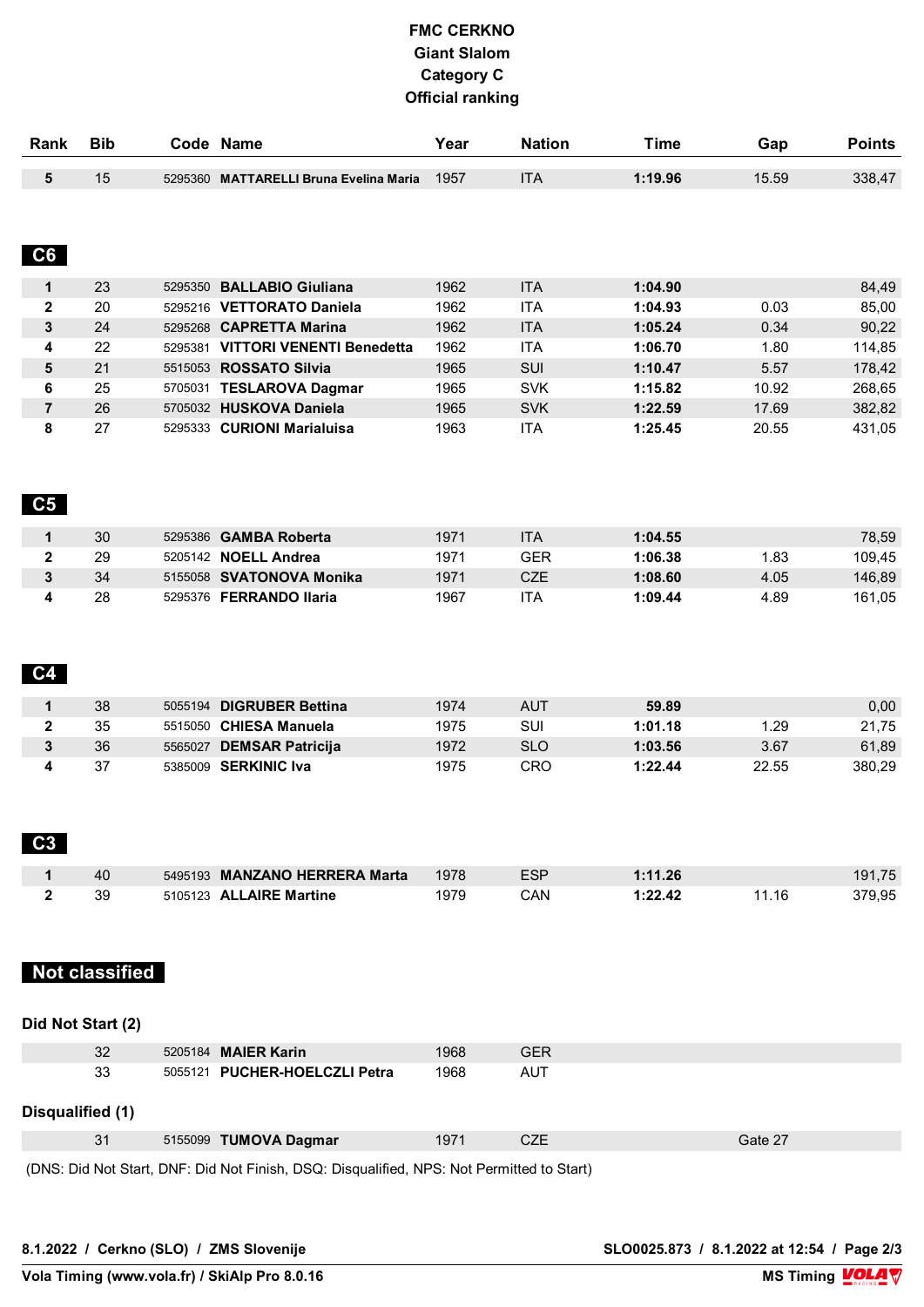| <b>RECAP</b>            |    |
|-------------------------|----|
| Records:                | 40 |
| Did Not Start:          | 2  |
| NOT PERMITTED TO START: | 0  |
| Did Not Finish:         | O  |
| Disqualified:           |    |
|                         |    |

**COURSE BRDO** 6*BRD* **6BRDO 6BRDO 6BRDO 6BRDO 6BRDO** At Finish: 37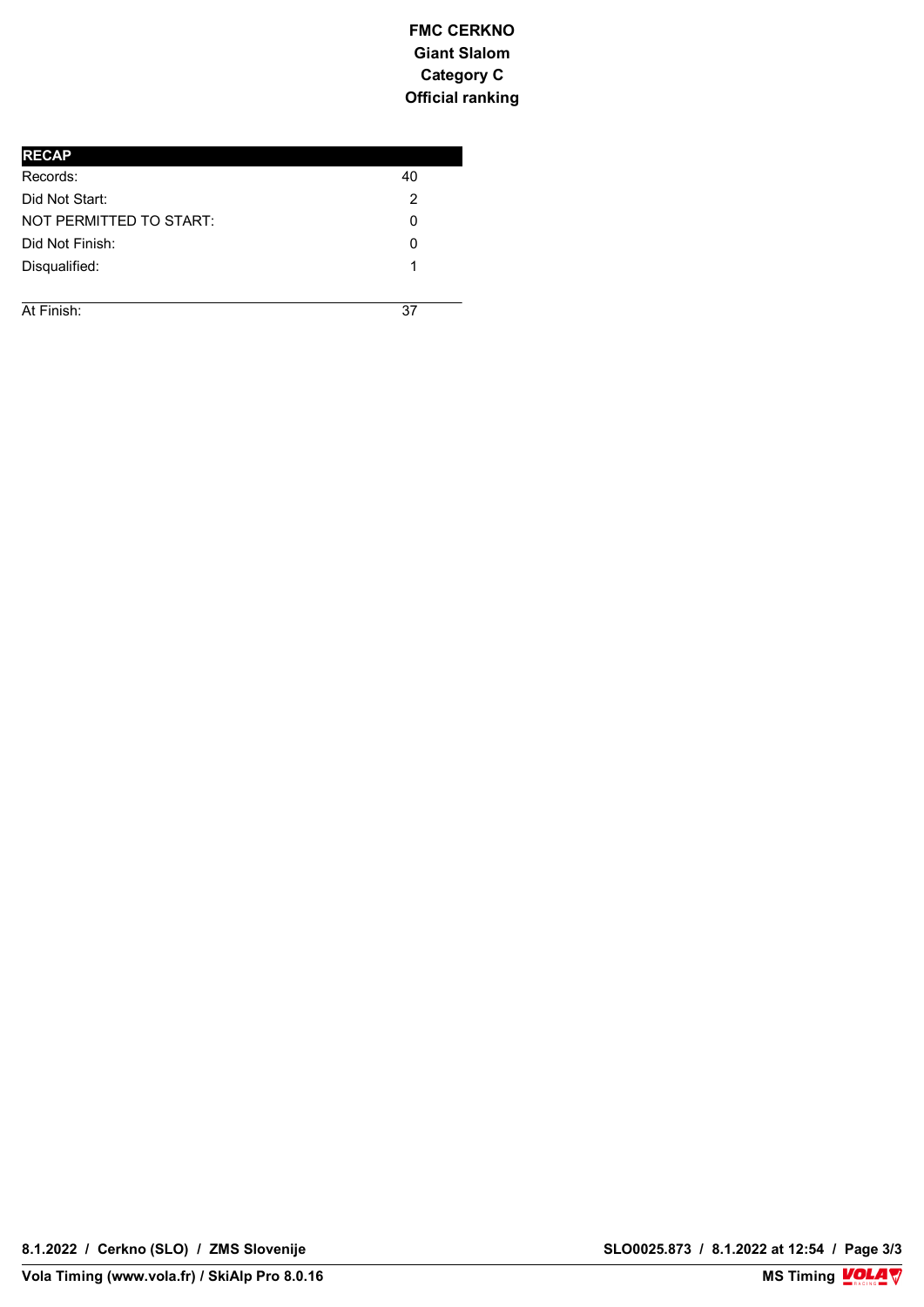| <b>COMPETITION JURY</b>                                                                                                                           |                           |                                                                                  |                                  | <b>WEATHER</b>         |            |
|---------------------------------------------------------------------------------------------------------------------------------------------------|---------------------------|----------------------------------------------------------------------------------|----------------------------------|------------------------|------------|
| <b>TECHNICAL DELEGATE</b><br><b>CHIEF OF RACE</b><br><b>REFEREE</b>                                                                               |                           | PETROVCIC P.<br>ARNEZ M.<br><b>MALIP.</b>                                        | (SLO)<br>(SLO)<br>(SLO)          | <b>AIR TEMPERATURE</b> | 0.0 °C     |
| <b>COURSESETTER</b><br><b>FORERUNNERS</b>                                                                                                         | - A -<br>$-B -$<br>$-C -$ | <b>ZUPANC S.</b><br><b>KRASEVEC M.</b><br><b>TEKALEC Z.</b><br><b>DOLINAR T.</b> | (SLO)<br>(SLO)<br>(SLO)<br>(SLO) |                        |            |
| <b>COURSE</b><br><b>START</b><br><b>FINISH</b><br><b>DROP</b><br><b>HOMOLOGATION</b><br><b>GATES</b><br><b>DIRECTIONS</b><br><b>STARTING TIME</b> |                           | <b>BRDO 6</b><br>1215 m<br>965 m<br>250 m<br>11552/12/14<br>35<br>34<br>14.40    |                                  |                        |            |
| <b>APPLIED PENALTY: 6,84</b><br>LIST $n^{\circ}422$<br>Number of competitors: 82, Number of NSA: 12                                               |                           |                                                                                  | <b>CALCULATED PENALTY: 6,84</b>  |                        | $F = 1010$ |

| Rank           | <b>Bib</b> |         | Code Name                         | Year | Category       | <b>Nation</b> | <b>Time</b> | Gap   | <b>Points</b> |
|----------------|------------|---------|-----------------------------------|------|----------------|---------------|-------------|-------|---------------|
| <b>A6</b>      |            |         |                                   |      |                |               |             |       |               |
|                |            |         |                                   |      |                |               |             |       |               |
| 1              | 42         | 5291265 | <b>TRECCANI Massimo</b>           | 1962 | A <sub>6</sub> | <b>ITA</b>    | 57.52       |       | 19,69         |
| $\mathbf 2$    | 47         | 5291750 | <b>DA ROS Claudio</b>             | 1966 | A <sub>6</sub> | <b>ITA</b>    | 57.62       | 0.10  | 21,48         |
| 3              | 43         |         | 5051036 PAULUS Walter             | 1963 | A <sub>6</sub> | <b>AUT</b>    | 57.76       | 0.24  | 23,99         |
| 4              | 45         |         | 5510166 BOECKLI Daniel            | 1965 | A <sub>6</sub> | SUI           | 57.86       | 0.34  | 25,78         |
| 5              | 48         |         | 5051777 POETTINGER Bernhard       | 1965 | A <sub>6</sub> | <b>AUT</b>    | 57.97       | 0.45  | 27,75         |
| 6              | 41         |         | 5150397 VANOUS Bohuslav           | 1963 | A <sub>6</sub> | <b>CZE</b>    | 58.17       | 0.65  | 31,33         |
| $\overline{7}$ | 50         |         | 5051092 LINDNER Anton             | 1966 | A <sub>6</sub> | <b>AUT</b>    | 58.26       | 0.74  | 32,94         |
| 8              | 44         |         | 5100482 RICARD Stephane           | 1963 | A <sub>6</sub> | CAN           | 58.35       | 0.83  | 34,55         |
| 9              | 46         |         | 5051350 PERHOFER Josef            | 1962 | A <sub>6</sub> | <b>AUT</b>    | 58.85       | 1.33  | 43,50         |
| 10             | 74         |         | 5051911 PECK-RADOSAVLJEVIC Markus | 1965 | A <sub>6</sub> | <b>AUT</b>    | 59.42       | 1.90  | 53,70         |
| 11             | 52         |         | 5290618 LAPUCCI Mauro             | 1965 | A <sub>6</sub> | <b>ITA</b>    | 59.50       | 1.98  | 55,14         |
| 12             | 56         |         | 5560031 PEVEC Borut               | 1966 | A <sub>6</sub> | <b>SLO</b>    | 1:00.14     | 2.62  | 66,59         |
| 13             | 55         |         | 5560098 CEBULJ Matjaz             | 1966 | A <sub>6</sub> | <b>SLO</b>    | 1:00.70     | 3.18  | 76,62         |
| 14             | 62         |         | 5201020 SCHWEITZER Jens           | 1965 | A <sub>6</sub> | <b>GER</b>    | 1:00.99     | 3.47  | 81,81         |
| 15             | 49         |         | 5200652 OBERGROEBNER Sepp         | 1964 | A <sub>6</sub> | <b>GER</b>    | 1:01.01     | 3.49  | 82,17         |
| 16             | 54         |         | 5200717 STOIBER Christoph         | 1965 | A <sub>6</sub> | <b>GER</b>    | 1:01.26     | 3.74  | 86,64         |
| 17             | 60         |         | 5150491 <b>DVORAK Leos</b>        | 1964 | A <sub>6</sub> | <b>CZE</b>    | 1:01.55     | 4.03  | 91,83         |
| 18             | 72         |         | 5291181 FUSULAN Catalin Mihai     | 1963 | A <sub>6</sub> | <b>ITA</b>    | 1:01.85     | 4.33  | 97,20         |
| 19             | 59         | 5051839 | <b>ORASCH Gerhard</b>             | 1962 | A <sub>6</sub> | <b>AUT</b>    | 1:02.15     | 4.63  | 102,58        |
| 20             | 75         |         | 5560188 MALI Tomo                 | 1966 | A <sub>6</sub> | <b>SLO</b>    | 1:02.98     | 5.46  | 117,43        |
| 21             | 65         |         | 5200937 LEITERHOLT Holger         | 1965 | A <sub>6</sub> | <b>GER</b>    | 1:04.38     | 6.86  | 142,50        |
| 22             | 64         |         | 5560101 SELJAK Evgen              | 1965 | A <sub>6</sub> | <b>SLO</b>    | 1:04.50     | 6.98  | 144,64        |
| 23             | 63         |         | 5560154 URBAR Janez               | 1965 | A <sub>6</sub> | <b>SLO</b>    | 1:04.81     | 7.29  | 150,19        |
| 24             | 61         |         | 5051795 SAILER Christian          | 1962 | A <sub>6</sub> | <b>AUT</b>    | 1:05.07     | 7.55  | 154,85        |
| 25             | 57         |         | 5560064 RECEK Leopold             | 1964 | A <sub>6</sub> | <b>SLO</b>    | 1:05.42     | 7.90  | 161,11        |
| 26             | 67         | 5560051 | <b>BEHRAMI Bruno</b>              | 1966 | A <sub>6</sub> | <b>SLO</b>    | 1:08.15     | 10.63 | 209,98        |
| 27             | 73         |         | 5700197 TRSTENSKY MILAN           | 1964 | A <sub>6</sub> | <b>SVK</b>    | 1:08.29     | 10.77 | 212,49        |
| 28             | 71         | 5560081 | <b>HRABAR Tomaz</b>               | 1962 | A <sub>6</sub> | <b>SLO</b>    | 1:08.42     | 10.90 | 214,82        |
| 29             | 66         | 5290743 | <b>GAMBIN Massimo</b>             | 1965 | A <sub>6</sub> | <b>ITA</b>    | 1:09.38     | 11.86 | 232,00        |
| 30             | 68         |         | 5051501 LESNIAK Erwin             | 1964 | A <sub>6</sub> | <b>AUT</b>    | 1:10.12     | 12.60 | 245,25        |

**MS Timing VOLA V**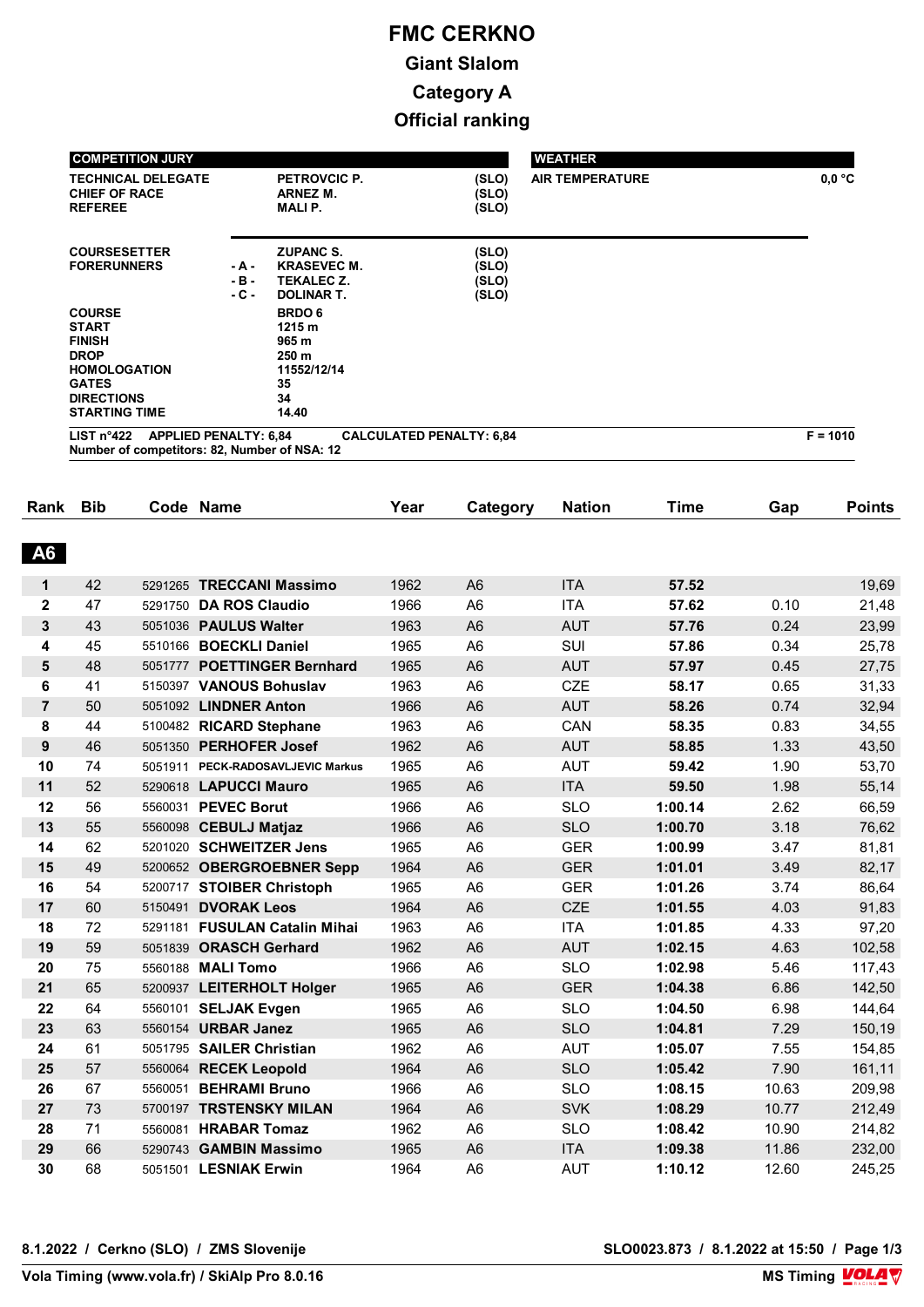| Rank           | <b>Bib</b> |         | Code Name                    | Year | Category       | <b>Nation</b> | <b>Time</b> | Gap   | <b>Points</b> |
|----------------|------------|---------|------------------------------|------|----------------|---------------|-------------|-------|---------------|
|                |            |         |                              |      |                |               |             |       |               |
| A5             |            |         |                              |      |                |               |             |       |               |
| 1              | 77         | 5051402 | <b>GRUENER Alfred</b>        | 1971 | A <sub>5</sub> | <b>AUT</b>    | 56.97       |       | 9,85          |
| $\mathbf{2}$   | 79         | 5560048 | <b>BOROVINSEK Samuel</b>     | 1969 | A <sub>5</sub> | <b>SLO</b>    | 57.33       | 0.36  | 16,29         |
| 3              | 78         | 5051078 | <b>WEBERSINKE Ralph</b>      | 1967 | A <sub>5</sub> | <b>AUT</b>    | 57.95       | 0.98  | 27,39         |
| 4              | 81         |         | 5051276 FRITZ Harald         | 1968 | A <sub>5</sub> | <b>AUT</b>    | 59.11       | 2.14  | 48,15         |
| 5              | 76         |         | 5150292 HRSTKA Milan         | 1967 | A <sub>5</sub> | <b>CZE</b>    | 59.14       | 2.17  | 48,69         |
| 6              | 86         | 5560072 | <b>RUDOLF Marko</b>          | 1971 | A <sub>5</sub> | <b>SLO</b>    | 1:00.20     | 3.23  | 67,67         |
| $\overline{7}$ | 82         | 5051876 | <b>RUESCH Martin</b>         | 1969 | A <sub>5</sub> | <b>AUT</b>    | 1:00.54     | 3.57  | 73,75         |
| 8              | 95         | 5150507 | <b>HORACEK Daniel</b>        | 1967 | A <sub>5</sub> | <b>CZE</b>    | 1:01.11     | 4.14  | 83,96         |
| 9              | 85         | 5150090 | <b>CUDA Radek</b>            | 1967 | A <sub>5</sub> | CZE           | 1:01.22     | 4.25  | 85,93         |
| 10             | 90         | 5380060 | <b>BEBEK Mario</b>           | 1970 | A <sub>5</sub> | <b>CRO</b>    | 1:05.79     | 8.82  | 167,74        |
| 11             | 91         | 5380026 | <b>GLAVAC Miroslav</b>       | 1970 | A <sub>5</sub> | <b>CRO</b>    | 1:09.51     | 12.54 | 234,33        |
| 12             | 93         | 5380020 | <b>ZIGMAN Damir</b>          | 1969 | A <sub>5</sub> | <b>CRO</b>    | 1:09.75     | 12.78 | 238,63        |
| 13             | 89         | 5201101 | <b>BRINKMANN Giovanni R.</b> | 1969 | A <sub>5</sub> | <b>GER</b>    | 1:11.20     | 14.23 | 264,58        |
|                |            |         |                              |      |                |               |             |       |               |

### **A4**

| 1            | 102 |         | 5051438 <b>URL Peter</b> | 1972 | A <sub>4</sub> | <b>AUT</b> | 56.45   |       | 0,54   |
|--------------|-----|---------|--------------------------|------|----------------|------------|---------|-------|--------|
| $\mathbf{2}$ | 98  | 5051626 | <b>HOELZL Norbert</b>    | 1973 | A4             | <b>AUT</b> | 57.05   | 0.60  | 11,28  |
| 3            | 101 | 5560047 | <b>BRUS Bostian</b>      | 1972 | A <sub>4</sub> | <b>SLO</b> | 57.25   | 0.80  | 14,86  |
| 4            | 97  | 5150229 | <b>HORACEK David</b>     | 1972 | A4             | <b>CZE</b> | 57.60   | 1.15  | 21,12  |
| 5            | 99  |         | 5560084 PREBIL Tadej     | 1976 | A <sub>4</sub> | <b>SLO</b> | 57.88   | 1.43  | 26,14  |
| 6            | 96  |         | 5560030 FURLAN Peter     | 1972 | A4             | <b>SLO</b> | 59.44   | 2.99  | 54,06  |
|              | 103 |         | 5560153 PRESECNIK Janez  | 1972 | A <sub>4</sub> | <b>SLO</b> | 1:01.15 | 4.70  | 84,67  |
| 8            | 104 |         | 5560149 KAVCIC Primoz    | 1973 | A4             | <b>SLO</b> | 1:01.67 | 5.22  | 93.98  |
| 9            | 105 | 5380051 | <b>BOZIC Bojan</b>       | 1976 | A4             | <b>CRO</b> | 1:05.78 | 9.33  | 167,56 |
| 10           | 110 | 5700198 | <b>TRSTENSKY JAN</b>     | 1974 | A4             | <b>SVK</b> | 1:07.63 | 11.18 | 200.68 |

# **A3**

**A** 

|     | 5150393 <b>POLACEK Jan</b>   | 1981 | A3 |     | 58.72   |       |        |
|-----|------------------------------|------|----|-----|---------|-------|--------|
| 112 | 5560157 <b>KOTAR Bostjan</b> | 1977 | A3 | SLC | 1:09.30 | 10.58 | 230.57 |

| A2 |     |                             |      |    |            |         |      |       |
|----|-----|-----------------------------|------|----|------------|---------|------|-------|
|    | 114 | 5291619 <b>ZANEI Andrea</b> | 1983 | A2 | <b>ITA</b> | 56.42   |      | 0,00  |
|    | 117 | 5051879 SEISER Juergen      | 1986 | A2 | <b>AUT</b> | 57.33   | 0.91 | 16,29 |
|    | 116 | 5291913 FERIGO Massimiliano | 1985 | A2 | <b>ITA</b> | 57.42   | 1.00 | 17,90 |
|    | 115 | 5292049 <b>FABIANE Alex</b> | 1984 | A2 | ITA        | 59.05   | 2.63 | 47,08 |
|    | 118 | 5560148 <b>ISTENIC Rudi</b> | 1983 | A2 | <b>SLO</b> | 1:00.29 | 3.87 | 69,28 |
|    |     |                             |      |    |            |         |      |       |

| <b>A</b> <sup>1</sup> |     |                                |      |                |            |         |      |        |
|-----------------------|-----|--------------------------------|------|----------------|------------|---------|------|--------|
|                       | 120 | 5380056 KAUCIC Christopher Jon | 1989 | A <sub>1</sub> | <b>CRO</b> | 57.15   |      | 13,07  |
|                       | 119 | 5560178 <b>LAZAR Aljaz</b>     | 1988 | A1             | SLO        | 1:03.42 | 6.27 | 125,31 |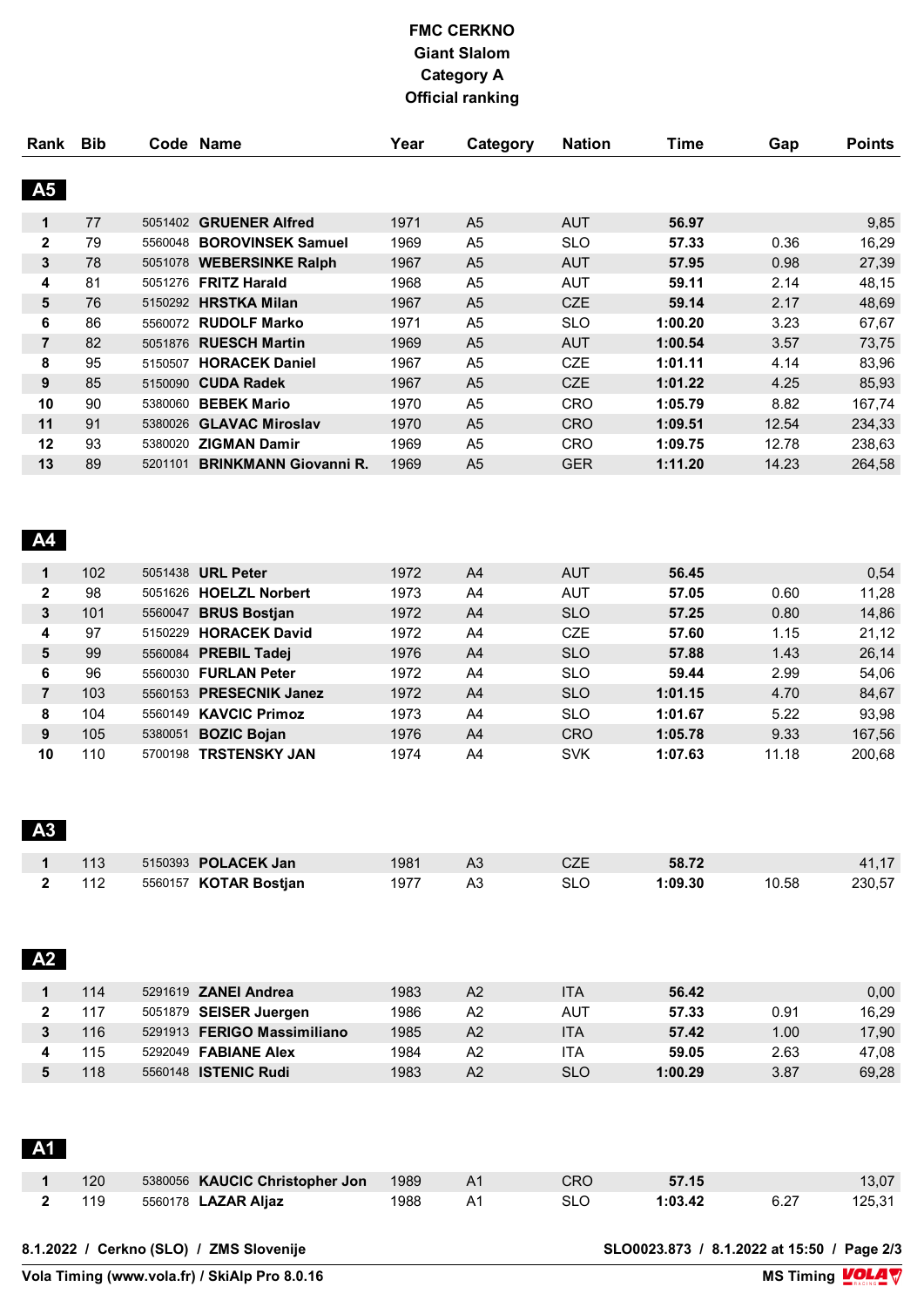| Rank Bib |     | Code Name                        | Year | Category       | Nation     | Time    | Gap   | Points |
|----------|-----|----------------------------------|------|----------------|------------|---------|-------|--------|
|          | 121 | 5700199 TRSTENSKY ALEXANDER 1988 |      | A <sub>1</sub> | <b>SVK</b> | 1:11.23 | 14.08 | 265,12 |

#### **Classified Not classified**

### **Did Not Start (17)**

| 53  | 5560025 VELIKONJA Marko            | 1963 | A <sub>6</sub> | <b>SLO</b> |
|-----|------------------------------------|------|----------------|------------|
| 58  | 5291827 NOVAGLIO Marco             | 1962 | A6             | <b>ITA</b> |
| 69  | 5220204 WEBB Keith                 | 1963 | A <sub>6</sub> | <b>GBR</b> |
| 70  | 5490355 NEIRA DIAZ Francisco Jose  | 1965 | A6             | <b>ESP</b> |
| 80  | 5051477 GUGGENBICHLER Juergen 1970 |      | A <sub>5</sub> | <b>AUT</b> |
| 83  | 5560145 KOSEC Peter                | 1970 | A <sub>5</sub> | <b>SLO</b> |
| 84  | 5560187 PODBREZNIK Franci          | 1971 | A <sub>5</sub> | <b>SLO</b> |
| 87  | 5201066 MAIER Anton                | 1967 | A <sub>5</sub> | <b>GER</b> |
| 88  | 5560171 <b>LOGAR Pavle</b>         | 1968 | A <sub>5</sub> | <b>SLO</b> |
| 92  | 5200644 EHLERS Andreas             | 1970 | A <sub>5</sub> | <b>GER</b> |
| 94  | 5430119 <b>BUCKI PAWEL</b>         | 1968 | A <sub>5</sub> | <b>POL</b> |
| 100 | 5430427 LALIK Waldemar             | 1973 | A4             | <b>POL</b> |
| 106 | 5380049 MAKEK Marko                | 1973 | A <sup>4</sup> | <b>CRO</b> |
| 107 | 5380054 <b>STEFEK Ivan</b>         | 1976 | A4             | <b>CRO</b> |
| 109 | 5430164 NAJDZIONEK DANIEL          | 1973 | A <sup>4</sup> | <b>POL</b> |
| 111 | 5560073 ADAM Bernard               | 1972 | A4             | <b>SLO</b> |
| 122 | 5560192 <b>GRAJZL Neic</b>         | 1990 | A <sub>1</sub> | <b>SLO</b> |
|     |                                    |      |                |            |

#### **Did Not Finish (2)**

|     | 5051679 <b>SCHRETZMAYER Thomas</b> 1965 |      |     |
|-----|-----------------------------------------|------|-----|
| 108 | 5201003 KOLB Stefan                     | 1972 | GFR |

(DNS: Did Not Start, DNF: Did Not Finish, DSQ: Disqualified, NPS: Not Permitted to Start)

| <b>RECAP</b>            |    |
|-------------------------|----|
| Records:                | 82 |
| Did Not Start:          | 17 |
| NOT PERMITTED TO START: | 0  |
| Did Not Finish:         | 2  |
| Disqualified:           | 0  |
|                         |    |
| At Finish:              | 63 |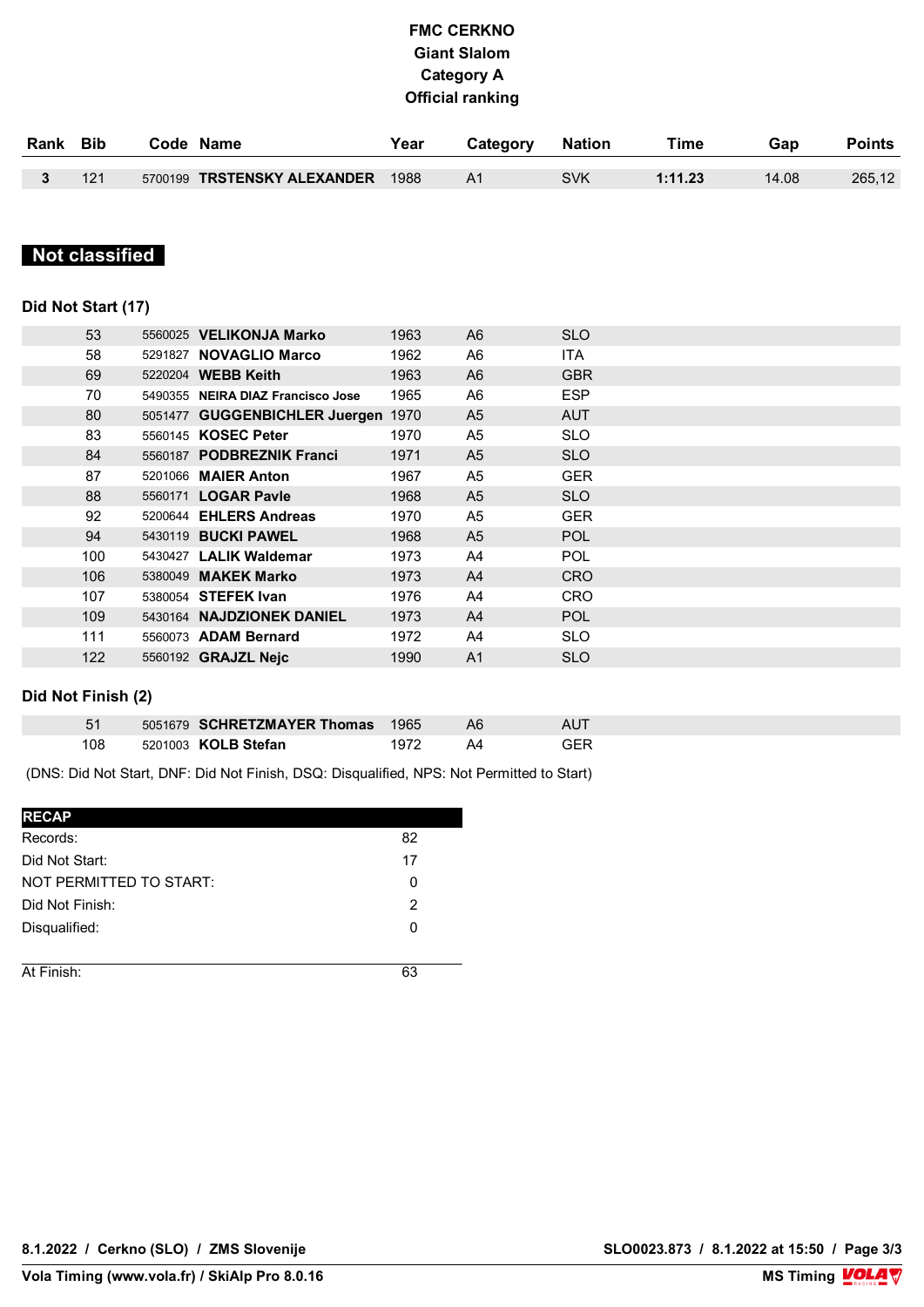|              | <b>COMPETITION JURY</b>                                                                                                                           |                                                                                                        |                                   | <b>WEATHER</b>         |             |       |                 |
|--------------|---------------------------------------------------------------------------------------------------------------------------------------------------|--------------------------------------------------------------------------------------------------------|-----------------------------------|------------------------|-------------|-------|-----------------|
|              | <b>TECHNICAL DELEGATE</b><br><b>CHIEF OF RACE</b><br><b>REFEREE</b>                                                                               | PETROVCIC P.<br>ARNEZ M.<br>MALI P.                                                                    | (SLO)<br>(SLO)<br>(SLO)           | <b>AIR TEMPERATURE</b> |             |       | $0,0\text{ °C}$ |
|              | <b>COURSESETTER</b><br><b>FORERUNNERS</b>                                                                                                         | <b>ZUPANC S.</b><br><b>KRASEVEC M.</b><br>- A -<br>$-B -$<br>TEKALEC Z.<br>$-C -$<br><b>DOLINAR T.</b> | (SLO)<br>(SLO)<br>(SLO)<br>(SLO)  |                        |             |       |                 |
|              | <b>COURSE</b><br><b>START</b><br><b>FINISH</b><br><b>DROP</b><br><b>HOMOLOGATION</b><br><b>GATES</b><br><b>DIRECTIONS</b><br><b>STARTING TIME</b> | <b>BRDO6</b><br>1215 m<br>965 m<br>250 m<br>11552/12/14<br>35<br>34<br>13.45                           |                                   |                        |             |       |                 |
|              | LIST n <sup>°</sup> 422                                                                                                                           | <b>APPLIED PENALTY: 0,00</b><br>Number of competitors: 100, Number of NSA: 12                          | <b>CALCULATED PENALTY: -14,63</b> |                        |             |       | $F = 1010$      |
|              |                                                                                                                                                   |                                                                                                        |                                   |                        |             |       |                 |
| Rank         | <b>Bib</b>                                                                                                                                        | Code Name                                                                                              | Year                              | <b>Nation</b>          | <b>Time</b> | Gap   | <b>Points</b>   |
| <b>B12</b>   |                                                                                                                                                   |                                                                                                        |                                   |                        |             |       |                 |
| $\mathbf 1$  | $\mathbf{1}$                                                                                                                                      | 5290340 GUASTINI Gian Franco                                                                           | 1935                              | <b>ITA</b>             | 1:24.67     |       | 480,62          |
| $\mathbf{2}$ | 2                                                                                                                                                 | 5700022 DOLNIK Frantisek                                                                               | 1933                              | <b>SVK</b>             | 1:26.05     | 1.38  | 504,91          |
| <b>B11</b>   |                                                                                                                                                   |                                                                                                        |                                   |                        |             |       |                 |
| $\mathbf 1$  | 5                                                                                                                                                 | 5050216 MAERZENDORFER Leo                                                                              | 1941                              | <b>AUT</b>             | 1:06.70     |       | 164,25          |
| 2            | 6                                                                                                                                                 | 5560080 VERSEC Jurij                                                                                   | 1938                              | <b>SLO</b>             | 1:14.07     | 7.37  | 294,00          |
| 3            | $\overline{4}$                                                                                                                                    | 5051321 SODAMIN Viktor                                                                                 | 1937                              | <b>AUT</b>             | 1:16.78     | 10.08 | 341,71          |
| B10          |                                                                                                                                                   |                                                                                                        |                                   |                        |             |       |                 |
| 1            | $10$                                                                                                                                              | 5050056 KERSCHBAUMER Markus                                                                            | 1946                              | <b>AUT</b>             | 1:05.60     |       | 144,89          |
| $\mathbf 2$  | 12                                                                                                                                                | 5051796 MOSER Guenther                                                                                 | 1946                              | <b>AUT</b>             | 1:05.90     | 0.30  | 150,17          |
| 3            | 11                                                                                                                                                | 5290477 FACCHIN Fausto                                                                                 | 1944                              | <b>ITA</b>             | 1:10.08     | 4.48  | 223,76          |
| 4            | 15                                                                                                                                                | 5200504 ROEMPKE Juergen                                                                                | 1945                              | <b>GER</b>             | 1:10.26     | 4.66  | 226,93          |
| 5            | 9                                                                                                                                                 | 5050939 HOERMANN Hubert                                                                                | 1944                              | <b>AUT</b>             | 1:10.64     | 5.04  | 233,62          |
| 6            | 8                                                                                                                                                 | 5290130 DE ROCCO Nadir Mario                                                                           | 1946                              | <b>ITA</b>             | 1:11.55     | 5.95  | 249,64          |

| 6  | 8  | 5290130 DE ROCCO Nadir Mario       | 1946 | <b>ITA</b> | 1:11.55 | 5.95  | 249.64 |
|----|----|------------------------------------|------|------------|---------|-------|--------|
|    | 18 | 5200009 GILGER Josef               | 1946 | <b>GER</b> | 1:11.65 | 6.05  | 251,40 |
| 8  | 16 | <b>GASPARI Vincenzo</b><br>5290440 | 1945 | <b>ITA</b> | 1:12.10 | 6.50  | 259,32 |
| 9  | 20 | 5290442 BALDINOTTI Luciano         | 1946 | <b>ITA</b> | 1:14.25 | 8.65  | 297,17 |
| 10 | 14 | 5560183 KOS Igor                   | 1946 | <b>SLO</b> | 1:14.39 | 8.79  | 299.64 |
| 11 | 17 | 5220088 TUCKER Colin               | 1946 | <b>GBR</b> | 1:16.05 | 10.45 | 328,86 |
| 12 | 21 | 5051442 RUECKER Gerd               | 1942 | <b>AUT</b> | 1:20.32 | 14.72 | 404,04 |
| 13 | 19 | 5291789 <b>SOAVE Zenone</b>        | 1943 | <b>ITA</b> | 1:21.86 | 16.26 | 431,15 |
| 14 | 22 | <b>NAYLOR Malcolm</b><br>5220197   | 1942 | GBR        | 1:23.20 | 17.60 | 454.74 |

**8.1.2022 / Cerkno (SLO) / ZMS Slovenije SLO0024.873 / 8.1.2022 at 15:45 / Page 1/4**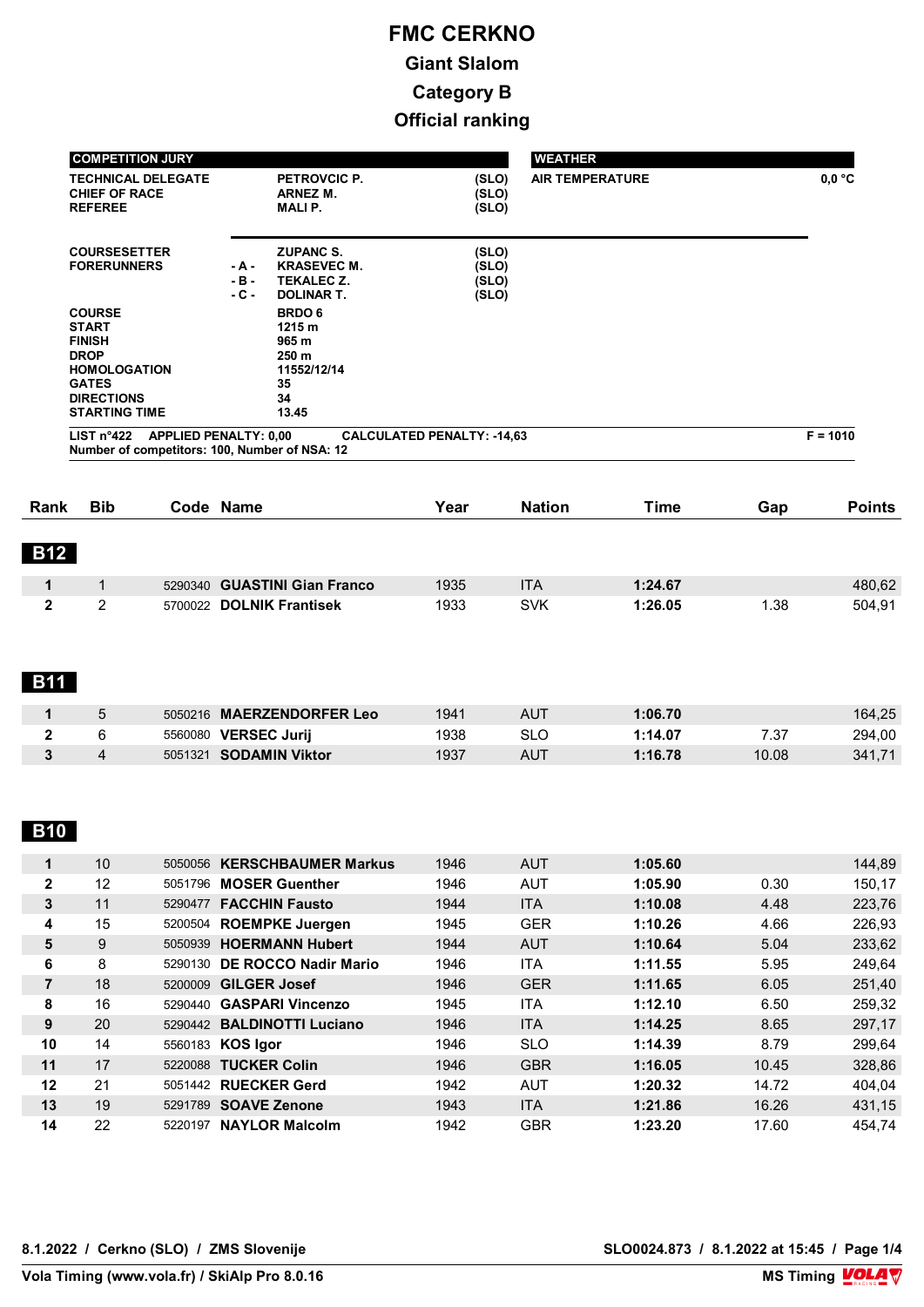| Rank             | <b>Bib</b> |         | Code Name                        | Year | <b>Nation</b> | Time    | Gap   | <b>Points</b> |
|------------------|------------|---------|----------------------------------|------|---------------|---------|-------|---------------|
|                  |            |         |                                  |      |               |         |       |               |
| <b>B9</b>        |            |         |                                  |      |               |         |       |               |
| $\mathbf 1$      | 25         | 5050241 | <b>BRANDSTAETTER Hermann</b>     | 1951 | <b>AUT</b>    | 1:01.82 |       | 78,34         |
| $\mathbf{2}$     | 26         |         | 5190293 DE KINKELIN Pierre       | 1950 | <b>FRA</b>    | 1:02.87 | 1.05  | 96,83         |
| 3                | 27         |         | 5290171 CASTELLI Curzio Vittorio | 1948 | <b>ITA</b>    | 1:05.62 | 3.80  | 145,24        |
| 4                | 29         |         | 5291440 BOSCHI Giorgio           | 1951 | <b>ITA</b>    | 1:05.87 | 4.05  | 149,64        |
| 5                | 23         |         | 5200897 RIESEMANN Heinrich       | 1947 | <b>GER</b>    | 1:06.33 | 4.51  | 157,74        |
| 6                | 28         |         | 5050256 LANNER Josef             | 1951 | <b>AUT</b>    | 1:06.58 | 4.76  | 162,14        |
| $\overline{7}$   | 30         |         | 5560013 FALETIC Alojz            | 1948 | <b>SLO</b>    | 1:08.27 | 6.45  | 191,89        |
| 8                | 24         |         | 5051297 PIRKER Florian           | 1951 | <b>AUT</b>    | 1:08.82 | 7.00  | 201,58        |
| $\boldsymbol{9}$ | 33         |         | 5200699 HERGER Wolfgang          | 1949 | <b>GER</b>    | 1:11.14 | 9.32  | 242,42        |
| 10               | 34         |         | 5200176 EICHNER Alois            | 1951 | <b>GER</b>    | 1:11.34 | 9.52  | 245,94        |
| 11               | 32         |         | 5510457 FUCHS Hugo               | 1951 | <b>SUI</b>    | 1:14.19 | 12.37 | 296,12        |
| 12               | 37         |         | 5560160 SKOK Branko              | 1948 | <b>SLO</b>    | 1:15.46 | 13.64 | 318,47        |
| <b>B8</b>        |            |         |                                  |      |               |         |       |               |
| $\mathbf 1$      | 39         |         | 5051157 NUSSBAUMER Hermann       | 1956 | <b>AUT</b>    | 59.81   |       | 42,96         |
| $\mathbf 2$      | 38         |         | 5290337 OBERLECHNER Hermann      | 1955 | <b>ITA</b>    | 1:00.24 | 0.43  | 50,53         |
| 3                | 40         |         | 5190553 LERAT Michel             | 1954 | <b>FRA</b>    | 1:02.01 | 2.20  | 81,69         |
| 4                | 43         |         | 5510462 FRUEH Hansruedi          | 1955 | SUI           | 1:03.34 | 3.53  | 105,10        |
| 5                | 56         |         | 5510186 MANSER Leo               | 1953 | SUI           | 1:03.61 | 3.80  | 109,86        |
| 6                | 48         |         | 5400013 PIETERS Lody             | 1956 | <b>NED</b>    | 1:03.74 | 3.93  | 112,14        |
| $\overline{7}$   | 161        |         | 5050120 GRILL Herbert            | 1954 | <b>AUT</b>    | 1:03.84 | 4.03  | 113,90        |
| 8                | 57         |         | 5290617 CAPPELLATO Paolo         | 1954 | <b>ITA</b>    | 1:04.01 | 4.20  | 116,90        |
| 9                | 47         |         | 5200884 PLAESCHKE Rainer         | 1956 | <b>GER</b>    | 1:04.38 | 4.57  | 123,41        |

|    | .  |         |                                    | .    | $\cdots$   |         | $\sim$ | $\cdots$ |
|----|----|---------|------------------------------------|------|------------|---------|--------|----------|
| 8  | 57 | 5290617 | <b>CAPPELLATO Paolo</b>            | 1954 | <b>ITA</b> | 1:04.01 | 4.20   | 116,90   |
| 9  | 47 |         | 5200884 PLAESCHKE Rainer           | 1956 | <b>GER</b> | 1:04.38 | 4.57   | 123,41   |
| 10 | 45 |         | 5051481 HAMMER Guenther            | 1954 | <b>AUT</b> | 1:04.67 | 4.86   | 128,52   |
| 11 | 49 |         | 5050862 <b>SCHNEIDER Josef Jr.</b> | 1954 | <b>AUT</b> | 1:04.76 | 4.95   | 130,10   |
| 12 | 52 |         | 5291611 FALEZ Alessandro           | 1955 | <b>ITA</b> | 1:05.05 | 5.24   | 135,21   |
| 13 | 50 |         | 5290951 LOCATELLI Valerio Giuseppe | 1952 | <b>ITA</b> | 1:05.14 | 5.33   | 136,79   |
| 14 | 51 | 5510421 | <b>SCHULER Walter</b>              | 1954 | <b>SUI</b> | 1:05.49 | 5.68   | 142,95   |
| 15 | 55 |         | 5200983 <b>DOBES Jan</b>           | 1956 | <b>GER</b> | 1:05.70 | 5.89   | 146,65   |
| 16 | 58 | 5700177 | <b>DANIS Emil</b>                  | 1953 | <b>SVK</b> | 1:06.10 | 6.29   | 153.69   |
| 17 | 53 |         | 5190473 BECK Pierre                | 1955 | <b>FRA</b> | 1:06.36 | 6.55   | 158,27   |
| 18 | 60 |         | 5200882 LOEW Herbert               | 1953 | <b>GER</b> | 1:06.77 | 6.96   | 165.49   |
| 19 | 59 |         | 5560093 MEGLIC Marjan              | 1956 | <b>SLO</b> | 1:07.08 | 7.27   | 170,94   |
| 20 | 64 | 5560099 | <b>ARHAR Drago</b>                 | 1953 | <b>SLO</b> | 1:10.64 | 10.83  | 233.62   |
| 21 | 62 |         | 5560151 <b>LAZAR Jani</b>          | 1953 | <b>SLO</b> | 1:12.59 | 12.78  | 267,95   |
| 22 | 63 |         | 5700176 ABAFFY Robert              | 1955 | <b>SVK</b> | 1:20.45 | 20.64  | 406.32   |
|    |    |         |                                    |      |            |         |        |          |

 **B7** 

|   | 67 | 5050709 FUCHS Paul               | 1957 | <b>AUT</b> | 57.37   |      | 0,00  |
|---|----|----------------------------------|------|------------|---------|------|-------|
|   | 65 | 5190379 AVENIER Patrick          | 1958 | <b>FRA</b> | 59.26   | 1.89 | 33,27 |
| 3 | 68 | 5051074 ASCHER Gottfried         | 1959 | AUT        | 59.37   | 2.00 | 35,21 |
| 4 | 69 | 5290485 FERRARI Lorenzo          | 1959 | <b>ITA</b> | 59.83   | 2.46 | 43,31 |
| 5 | 73 | 5200907 STOLTE Joachim           | 1961 | <b>GER</b> | 59.97   | 2.60 | 45,77 |
|   | 72 | <b>DIMMEN Andreas</b><br>5420011 | 1957 | <b>NOR</b> | 1:00.74 | 3.37 | 59,33 |
|   | 75 | 5200754 MAYER Anton              | 1957 | <b>GER</b> | 1:01.55 | 4.18 | 73,59 |

**8.1.2022 / Cerkno (SLO) / ZMS Slovenije SLO0024.873 / 8.1.2022 at 15:45 / Page 2/4**

 $\overline{\text{Vola}$  Timing (www.vola.fr) / SkiAlp Pro 8.0.16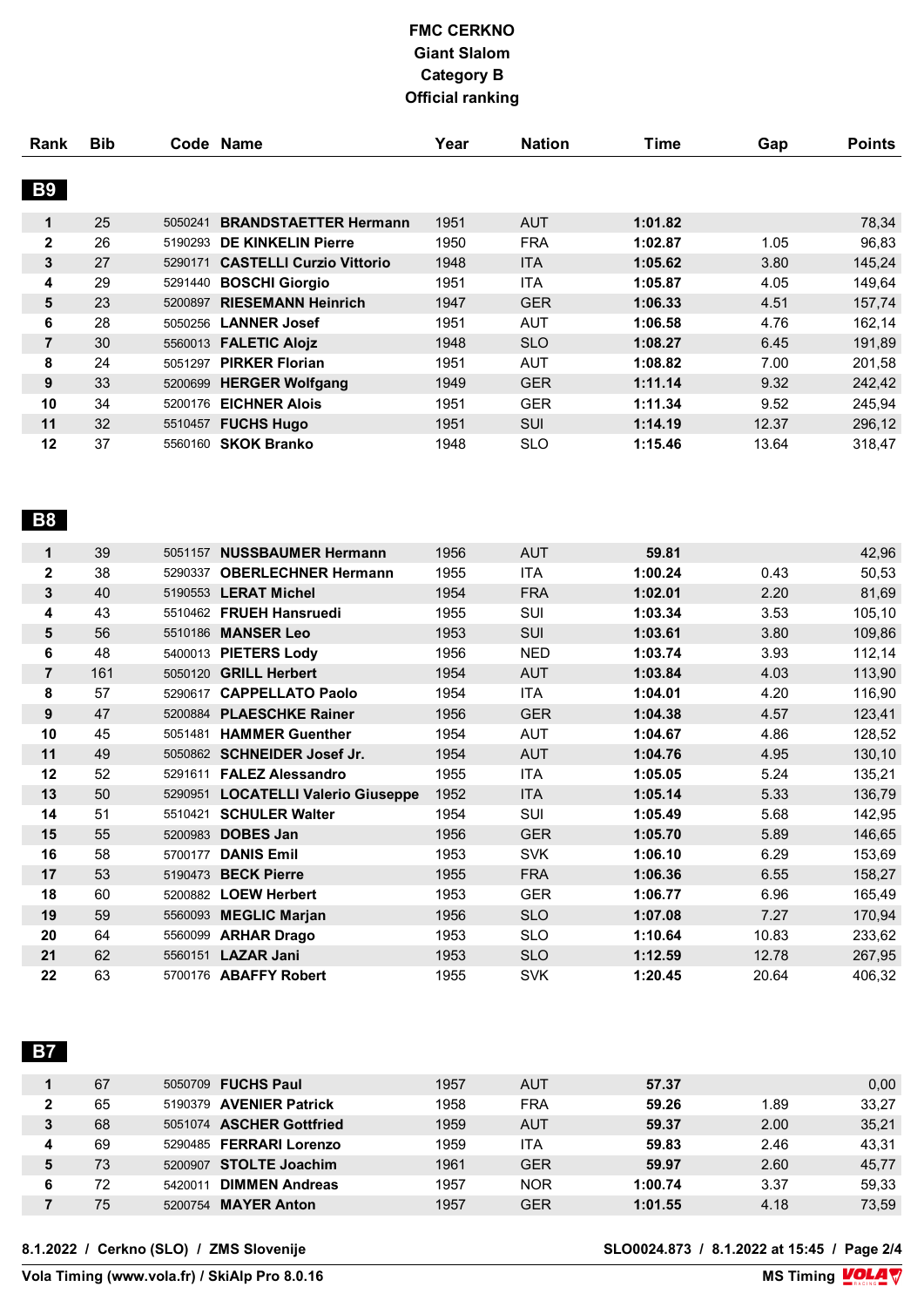| Rank | <b>Bib</b> |         | Code Name                      | Year | <b>Nation</b> | Time    | Gap   | <b>Points</b> |
|------|------------|---------|--------------------------------|------|---------------|---------|-------|---------------|
|      |            |         |                                |      |               |         |       |               |
| 8    | 71         | 5510379 | <b>GUT Christian</b>           | 1960 | SUI           | 1:01.76 | 4.39  | 77,29         |
| 9    | 77         | 5050758 | <b>LINDNER Friedrich</b>       | 1959 | AUT           | 1:01.89 | 4.52  | 79,57         |
| 10   | 76         | 5700003 | <b>DIBDIAK Jozef</b>           | 1957 | <b>SVK</b>    | 1:02.74 | 5.37  | 94,54         |
| 11   | 74         | 5560049 | <b>SELJAK Dusan</b>            | 1958 | <b>SLO</b>    | 1:03.16 | 5.79  | 101,93        |
| 12   | 83         |         | 5051898 SCHLEMAIER Max         | 1959 | <b>AUT</b>    | 1:03.52 | 6.15  | 108,27        |
| 13   | 99         | 5430026 | <b>BARABAS STANISLAW</b>       | 1959 | POL           | 1:03.53 | 6.16  | 108,45        |
| 14   | 82         | 5560067 | <b>ISTENIC Mirko</b>           | 1957 | <b>SLO</b>    | 1:04.45 | 7.08  | 124,64        |
| 15   | 84         |         | 5051060 SCHNEIDER Alois        | 1959 | AUT           | 1:05.04 | 7.67  | 135,03        |
| 16   | 86         |         | 5051888 GREIDERER Peter        | 1958 | <b>AUT</b>    | 1:05.32 | 7.95  | 139,96        |
| 17   | 85         | 5290658 | <b>PORTA Gian Luca</b>         | 1957 | <b>ITA</b>    | 1:06.49 | 9.12  | 160,56        |
| 18   | 87         | 5190476 | <b>DUFOURNET Jean-Francois</b> | 1957 | <b>FRA</b>    | 1:06.82 | 9.45  | 166,37        |
| 19   | 91         | 5200319 | <b>HARTSTEIN Klaus</b>         | 1958 | <b>GER</b>    | 1:06.92 | 9.55  | 168,13        |
| 20   | 78         |         | 5291330 PLANCHESTAINER Marco   | 1959 | <b>ITA</b>    | 1:06.99 | 9.62  | 169,36        |
| 21   | 92         | 5560059 | <b>ZURBI Branko</b>            | 1960 | <b>SLO</b>    | 1:07.64 | 10.27 | 180,80        |
| 22   | 94         | 5190545 | <b>BLANCHIN Patrice</b>        | 1958 | <b>FRA</b>    | 1:07.93 | 10.56 | 185,91        |
| 23   | 89         |         | 5560042 HADZIC Hilmija         | 1958 | <b>SLO</b>    | 1:08.78 | 11.41 | 200,87        |
| 24   | 95         |         | 5380008 KUSAN Tomislav         | 1961 | <b>CRO</b>    | 1:12.67 | 15.30 | 269,36        |
| 25   | 96         |         | 5380025 MATKOVIC Ivo           | 1959 | <b>CRO</b>    | 1:21.38 | 24.01 | 422,70        |

# **Not classified**

#### **Did Not Start (13)**

| 13 | 5050257 LEITNER Leonhard   | 1942 | <b>AUT</b> |  |
|----|----------------------------|------|------------|--|
| 31 | 5290274 <b>LORA Paolo</b>  | 1948 | <b>ITA</b> |  |
| 36 | 5560167 <b>RAVBAR Joze</b> | 1950 | <b>SLO</b> |  |
| 42 | 5050346 PLETZER Hans-Peter | 1956 | <b>AUT</b> |  |
| 44 | 5050551 HOELLER Josef      | 1952 | <b>AUT</b> |  |
| 46 | 5051484 KRAMMER Harald     | 1956 | <b>AUT</b> |  |
| 54 | 5560014 PRIMOZIC Anton     | 1953 | <b>SLO</b> |  |
| 66 | 5050739 FUCHS Josef        | 1959 | <b>AUT</b> |  |
| 70 | 5050538 OBERAUER Josef     | 1959 | <b>AUT</b> |  |
| 80 | 5051217 MACK Wilhelm       | 1961 | <b>AUT</b> |  |
| 88 | 5050723 AIGNER Stefan      | 1959 | <b>AUT</b> |  |
| 97 | 5290875 CASTELLANI Massimo | 1960 | <b>ITA</b> |  |
| 98 | 5291063 PUPPINI FAUSTO     | 1959 | <b>ITA</b> |  |
|    |                            |      |            |  |

#### **Did Not Finish (3)**

| 41 | 5560015 <b>BORNSEK Drago</b> | 1953 | <b>SLC</b> |
|----|------------------------------|------|------------|
| 79 | 5051163 MACK Valentin        | 1961 | AUT        |
| 81 | 5200282 <b>BAUER Walter</b>  | 1960 | GER        |

#### **Disqualified (6)**

| 3  | 5051291 SUPPAN Gottfried | 1932 | <b>AUT</b> | Gate 17 |
|----|--------------------------|------|------------|---------|
|    | 5700079 HOFBAUER Milan   | 1941 | <b>SVK</b> | Gate 23 |
| 35 | 5050708 KLABISCHNIG Egon | 1949 | <b>AUT</b> | Gate 23 |
| 61 | 5380003 DRINKOVIC Ivo    | 1953 | CRO        | Gate 35 |
| 90 | 5290889 BURBA Paolo      | 1961 | <b>ITA</b> | Gate 23 |
| 93 | 5051641 GRATT Wolfgang   | 1957 | <b>AUT</b> | Gate 28 |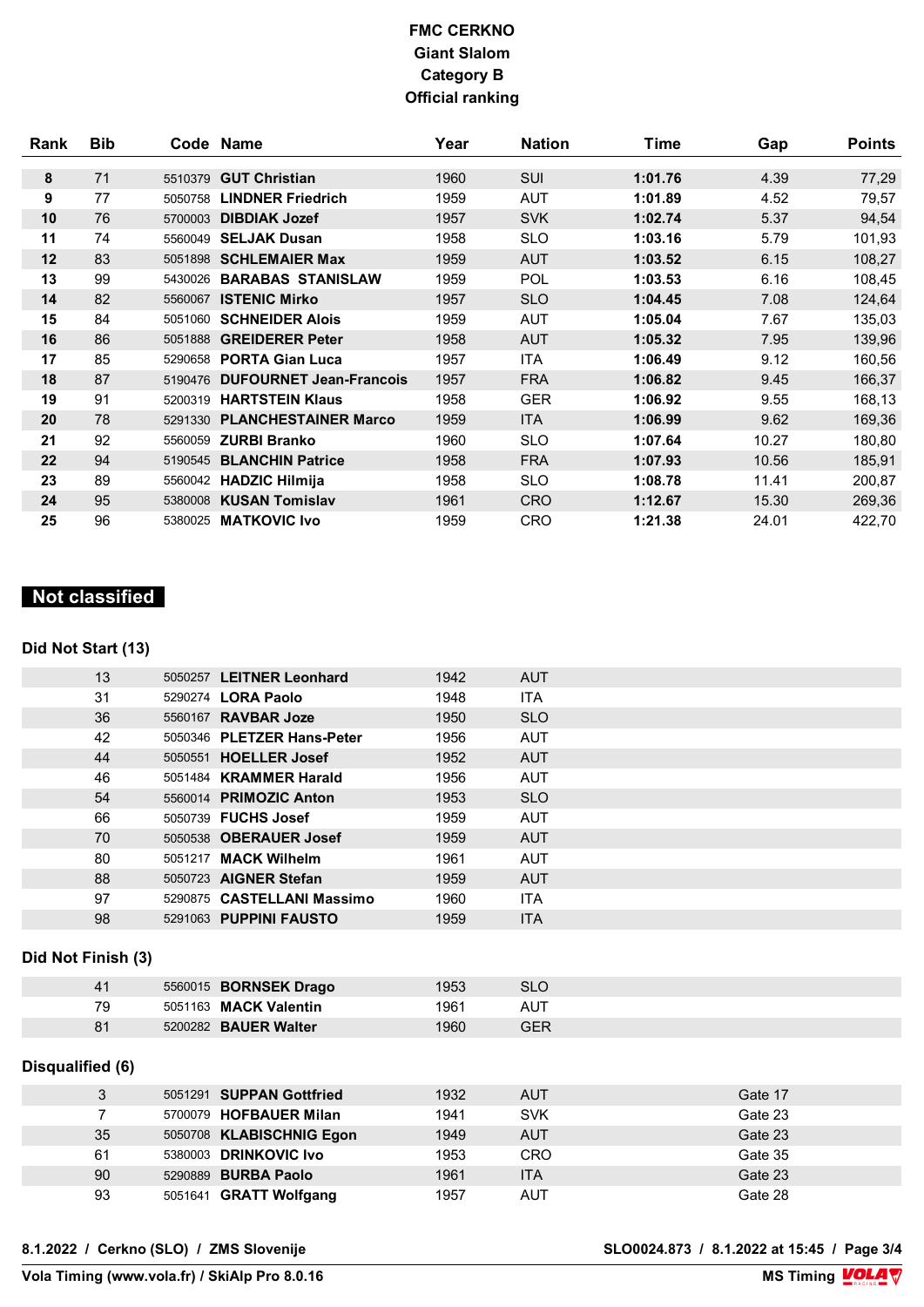(DNS: Did Not Start, DNF: Did Not Finish, DSQ: Disqualified, NPS: Not Permitted to Start)

| <b>RECAP</b>            |     |
|-------------------------|-----|
| Records:                | 100 |
| Did Not Start:          | 13  |
| NOT PERMITTED TO START: | 0   |
| Did Not Finish:         | 3   |
| Disqualified:           | 6   |
|                         |     |
| At Finish:              | 78  |

**8.1.2022 / Cerkno (SLO) / ZMS Slovenije SLO0024.873 / 8.1.2022 at 15:45 / Page 4/4**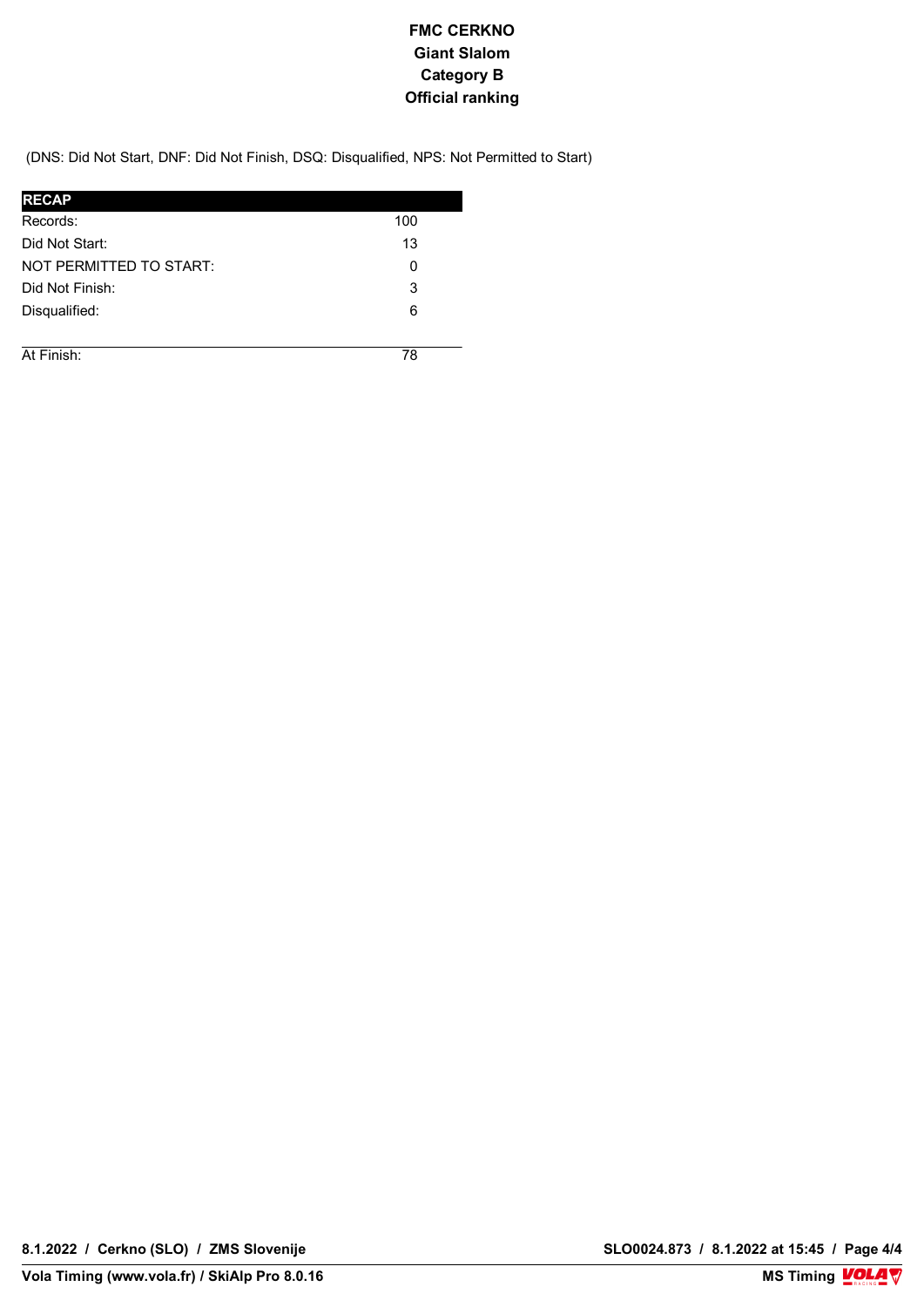|                    | <b>COMPETITION JURY</b>                                                                                                                           |                           |                                                                                                       |                                  | <b>WEATHER</b>           |                    |               |                  |
|--------------------|---------------------------------------------------------------------------------------------------------------------------------------------------|---------------------------|-------------------------------------------------------------------------------------------------------|----------------------------------|--------------------------|--------------------|---------------|------------------|
|                    | <b>CHIEF OF RACE</b><br><b>REFEREE</b>                                                                                                            | <b>TECHNICAL DELEGATE</b> | PETROVCIC P.<br><b>ARNEZ M.</b><br><b>MALIP.</b>                                                      | (SLO)<br>(SLO)<br>(SLO)          | <b>AIR TEMPERATURE</b>   |                    |               | $0,0$ °C         |
|                    | <b>COURSESETTER</b><br><b>FORERUNNERS</b>                                                                                                         |                           | <b>ZUPANC S.</b><br><b>KRASEVEC M.</b><br>- A -<br>$-B -$<br>TEKALEC Z.<br>- C -<br><b>DOLINAR T.</b> | (SLO)<br>(SLO)<br>(SLO)<br>(SLO) |                          |                    |               |                  |
|                    | <b>COURSE</b><br><b>START</b><br><b>FINISH</b><br><b>DROP</b><br><b>HOMOLOGATION</b><br><b>GATES</b><br><b>DIRECTIONS</b><br><b>STARTING TIME</b> |                           | <b>BRDO6</b><br>1215 m<br>965 m<br>250 m<br>11552/12/14<br>35<br>34<br>13.00                          |                                  |                          |                    |               |                  |
|                    | LIST $n^{\circ}422$                                                                                                                               |                           | <b>APPLIED PENALTY: 0,00</b><br>Number of competitors: 40, Number of NSA: 11                          | <b>CALCULATED PENALTY: -8,32</b> |                          |                    |               | $F = 1010$       |
| Rank               | <b>Bib</b>                                                                                                                                        |                           | Code Name                                                                                             | Year                             | <b>Nation</b>            | <b>Time</b>        | Gap           | <b>Points</b>    |
| <b>C10</b>         |                                                                                                                                                   |                           |                                                                                                       |                                  |                          |                    |               |                  |
| $\mathbf 1$        | 2                                                                                                                                                 |                           | 5205010 GILGER Traudl                                                                                 | 1944                             | <b>GER</b>               | 1:13.14            |               | 196,65           |
| $\mathbf{2}$<br>C9 | $\mathbf{1}$                                                                                                                                      |                           | 5295409 CESARI Vera                                                                                   | 1945                             | <b>ITA</b>               | 1:26.15            | 13.01         | 411,29           |
| $\mathbf 1$        | 3                                                                                                                                                 |                           | 5565005 KOTAR Heda                                                                                    | 1948                             | <b>SLO</b>               | 1:19.30            |               | 298,28           |
| C8                 |                                                                                                                                                   |                           |                                                                                                       |                                  |                          |                    |               |                  |
| $\mathbf{1}$       | 5                                                                                                                                                 |                           | 5195276 LERAT Sophie                                                                                  | 1955                             | <b>FRA</b>               | 1:05.41            |               | 69,13            |
| 2                  | $\prime$                                                                                                                                          |                           | 5295336 RUNGGALDIER Helga                                                                             | 1956                             | <b>ITA</b>               | 1:06.20            | 0.79          | 82,16            |
| 3                  | 6                                                                                                                                                 |                           | 5565003 TORKAR Boza                                                                                   | 1956                             | <b>SLO</b>               | 1:06.90            | 1.49          | 93,71            |
| 4                  | 14                                                                                                                                                |                           | 5055064 RIES Jana                                                                                     | 1956                             | <b>AUT</b>               | 1:07.52            | 2.11          | 103,94           |
| ${\bf 5}$          | $10$                                                                                                                                              |                           | 5055136 KUMNIG Hanna                                                                                  | 1955                             | <b>AUT</b>               | 1:07.80            | 2.39          | 108,56           |
| 6                  | 8                                                                                                                                                 |                           | 5205125 VILSMAIER Veronika                                                                            | 1952                             | <b>GER</b>               | 1:08.34            | 2.93          | 117,46           |
| $\overline{7}$     | $\overline{4}$                                                                                                                                    |                           | 5195219 DUFLAU-BERTHET Francoise                                                                      | 1954                             | <b>FRA</b>               | 1:09.93            | 4.52          | 143,70           |
|                    | 11                                                                                                                                                |                           | 5565004 DOLCIC Milena                                                                                 | 1955                             | <b>SLO</b>               | 1:10.36            | 4.95          | 150,79           |
|                    |                                                                                                                                                   |                           |                                                                                                       |                                  | <b>ITA</b>               | 1:12.18            | 6.77          | 180,82           |
| 8<br>9             | 9                                                                                                                                                 |                           | 5295279 SABADIN Margherita                                                                            | 1953                             |                          |                    |               |                  |
| 10<br>11           | 12<br>13                                                                                                                                          |                           | 5195221 MORIN Fabienne<br>5385000 MUSURA KAUCIC Astrid                                                | 1955<br>1954                     | <b>FRA</b><br><b>CRO</b> | 1:14.44<br>1:28.62 | 9.03<br>23.21 | 218,10<br>452,04 |

| 18 | 5205095 LENTNER Sidonie    | 1961 | GER        | 1:04.46 |       | 53,45  |
|----|----------------------------|------|------------|---------|-------|--------|
| 19 | 5295248 MELEGARI Doranna   | 1960 | ITA        | 1:05.70 | 1.24  | 73.91  |
|    | 5565020 <b>ISTENIC Ida</b> | 1959 | <b>SLO</b> | 1:12.79 | 8.33  | 190,88 |
| 16 | 5195267 DUFOURNET Martine  | 1957 | FRA        | 1:21.37 | 16.91 | 332.43 |
|    |                            |      |            |         |       |        |

**8.1.2022 / Cerkno (SLO) / ZMS Slovenije SLO0026.873 / 8.1.2022 at 15:39 / Page 1/3**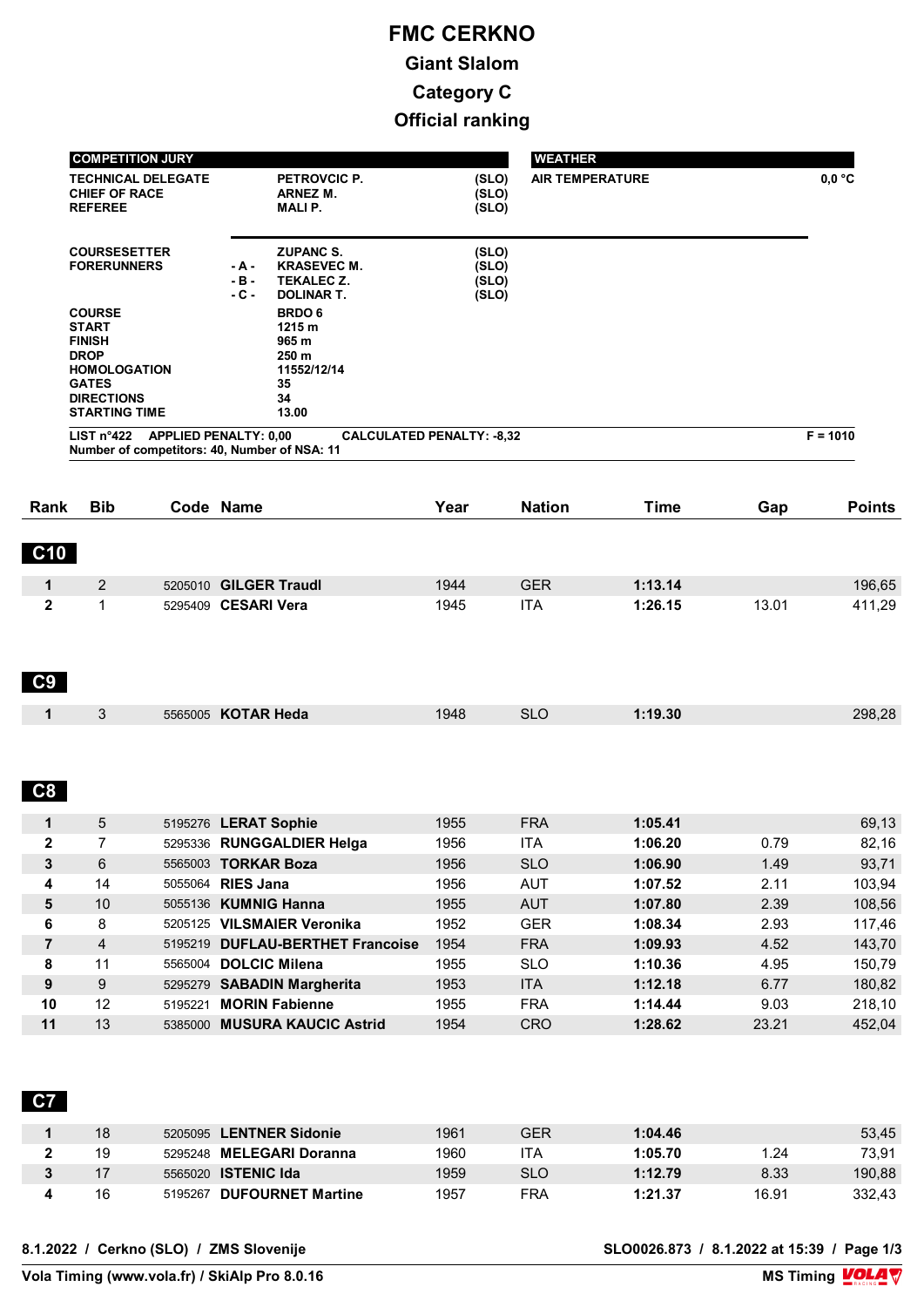| Rank                    | <b>Bib</b>            | Code Name                              | Year         | <b>Nation</b>     | <b>Time</b>        | Gap   | <b>Points</b>    |
|-------------------------|-----------------------|----------------------------------------|--------------|-------------------|--------------------|-------|------------------|
| 5                       | 15                    | 5295360 MATTARELLI Bruna Evelina Maria | 1957         | <b>ITA</b>        | 1:23.49            | 19.03 | 367,41           |
| C6                      |                       |                                        |              |                   |                    |       |                  |
| 1                       | 23                    | 5295350 BALLABIO Giuliana              | 1962         | <b>ITA</b>        | 1:05.77            |       | 75,07            |
| $\mathbf{2}$            | 20                    | 5295216 VETTORATO Daniela              | 1962         | <b>ITA</b>        | 1:06.51            | 0.74  | 87,27            |
| 3                       | 22                    | 5295381 VITTORI VENENTI Benedetta      | 1962         | <b>ITA</b>        | 1:07.53            | 1.76  | 104,10           |
| 4                       | 24                    | 5295268 CAPRETTA Marina                | 1962         | <b>ITA</b>        | 1:07.88            | 2.11  | 109,88           |
| 5                       | 21                    | 5515053 ROSSATO Silvia                 | 1965         | SUI               | 1:10.97            | 5.20  | 160,85           |
| 6                       | 25                    | 5705031 TESLAROVA Dagmar               | 1965         | <b>SVK</b>        | 1:16.83            | 11.06 | 257,53           |
| $\overline{\mathbf{r}}$ | 26                    | 5705032 HUSKOVA Daniela                | 1965         | <b>SVK</b>        | 1:23.12            | 17.35 | 361,30           |
| $\bf8$                  | 27                    | 5295333 CURIONI Marialuisa             | 1963         | <b>ITA</b>        | 1:31.00            | 25.23 | 491,31           |
| C5<br>$\mathbf 1$       | 31                    | 5155099 TUMOVA Dagmar                  | 1971         | CZE               | 1:03.79            |       | 42,40            |
| $\mathbf 2$             | 30                    | 5295386 GAMBA Roberta                  | 1971         | <b>ITA</b>        | 1:05.15            | 1.36  | 64,84            |
| 3                       | 29                    | 5205142 NOELL Andrea                   | 1971         | <b>GER</b>        | 1:07.51            | 3.72  | 103,77           |
| 4<br>C <sub>4</sub>     | 34                    | 5155058 SVATONOVA Monika               | 1971         | CZE               | 1:09.31            | 5.52  | 133,47           |
| $\mathbf 1$             | 38                    | 5055194 DIGRUBER Bettina               | 1974         | <b>AUT</b>        | 1:01.22            |       | 0,00             |
| $\mathbf{2}$            | 35                    | 5515050 CHIESA Manuela                 | 1975         | SUI               | 1:03.33            | 2.11  | 34,81            |
| 3                       | 36                    | 5565027 DEMSAR Patricija               | 1972         | <b>SLO</b>        | 1:03.54            | 2.32  | 38,28            |
| 4                       | 37                    | 5385009 SERKINIC Iva                   | 1975         | CRO               | 1:27.80            | 26.58 | 438,51           |
| C <sub>3</sub>          |                       | 5495193 MANZANO HERRERA Marta          |              |                   |                    |       |                  |
| 1<br>2                  | 40<br>39              | 5105123 ALLAIRE Martine                | 1978<br>1979 | <b>ESP</b><br>CAN | 1:13.69<br>1:25.13 | 11.44 | 205,73<br>394,46 |
|                         |                       |                                        |              |                   |                    |       |                  |
|                         | <b>Not classified</b> |                                        |              |                   |                    |       |                  |

#### **Did Not Start (3)**

| 28 | 5295376 FERRANDO Ilaria       | 1967 | TА  |  |
|----|-------------------------------|------|-----|--|
| 32 | 5205184 <b>MAIER Karin</b>    | 1968 | GER |  |
| 33 | 5055121 PUCHER-HOELCZLI Petra | 1968 | AUT |  |

(DNS: Did Not Start, DNF: Did Not Finish, DSQ: Disqualified, NPS: Not Permitted to Start)

| <b>RECAP</b> |     |
|--------------|-----|
| Records:     | 4 C |

**8.1.2022 / Cerkno (SLO) / ZMS Slovenije SLO0026.873 / 8.1.2022 at 15:39 / Page 2/3**